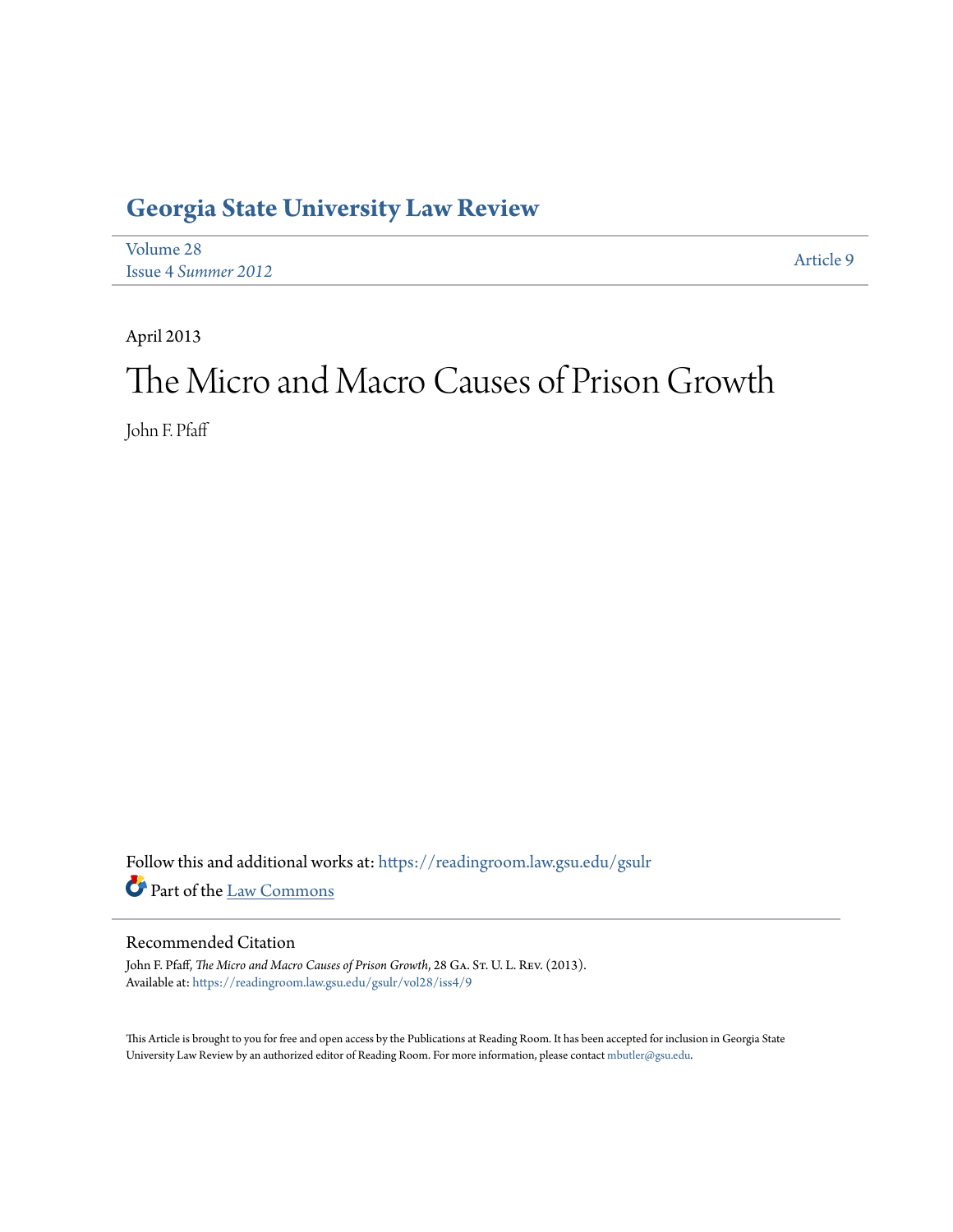## **John F. Pfaff\***

Over the past four decades, prison populations in the United States have exploded. As Figure 1 demonstrates, from the 1920s (when reliable statistics first become available) through the mid-1970s, the incarceration rate hovered around 100 per  $100,000$  people.<sup>1</sup> These rates were so stable that a leading criminologist argued in 1979 that political pressures would continue to keep the rate around 100 per 100,000.<sup>2</sup> Thus, the subsequent quintupling of the incarceration rate over the next forty years, with the prison population growing by over 1.3 million inmates, was an unexpected and unprecedented development.<sup>3</sup>

Moreover, this boom was unique to the United States. While home to only about 5% of the world's population, the United States currently contains nearly  $25%$  of the world's prisoners.<sup>4</sup> And the

<u> Andrewski program i području u predsjednje u program i području u predsjednje u program i području u program</u>

1

<sup>\*</sup> Associate Professor, Fordham Law School. My thanks to Craig Langley at the Census Bureau for providing me with the complete Annual Survey of Government Finances data set, and to participants at the Georgia State University Law Review 2012 Symposium for helpful comments and questions. All errors are my own.

 <sup>1.</sup> Unless otherwise stated, "incarceration rate" refers to the prison incarceration rate, not the aggregate prison-and-jail incarceration rate. In Figure 1, "in custody" and "under jurisdiction" refer to two ways the Bureau of Justice Statistics counts inmates. A change in methods in 1977 led to a slight discontinuous jump in that year.

 <sup>2.</sup> Alfred Blumstein & Soumyo Moitra, *An Analysis of the Time Series of the Imprisonment Rate in the States of the United States: A Further Test of the Stability of Punishment Hypothesis*, 70 J. CRIM. L. & CRIMINOLOGY 376, 376 (1979). Specifically, they state that as prison populations rise, "police can choose not to arrest, prosecutors can choose not to press charges, judges can choose not to imprison, or parole boards can choose to [sic] deny requests." *Id.* at 377.

 <sup>3.</sup> PAUL GUERINO, PAIGE M. HARRISON & WILLIAM J. SABOL, PRISONERS IN 2010, at 14 (2011). It should be pointed out that there is substantial variation across states in rates of prison growth. In particular, five states (Delaware, Maryland, Michigan, New Jersey, and New York) saw average annual declines in prison populations over the entire 2000s. *Id.* at 3 fig.3.

 <sup>4.</sup> ROY WALMSLEY, WORLD PRISON POPULATION LIST (8th ed. 2010). This list focuses on the prison-and-jail incarceration rate, rather than the prison-specific rate. In 2010, inmates in jail made up approximately 33% of all inmates (748,728 out of 2,266,832). See SOURCEBOOK OF CRIMINAL JUSTICE STATISTICS ONLINE, available at http://www.albany.edu/sourcebook/pdf/t612010.pdf. Only China, however, also has more than one million people in prison and jails combined: the United States prison population is thus larger than the prison-and-jail populations in all other countries (except perhaps China). WALMSLEY, *supra*, at 4.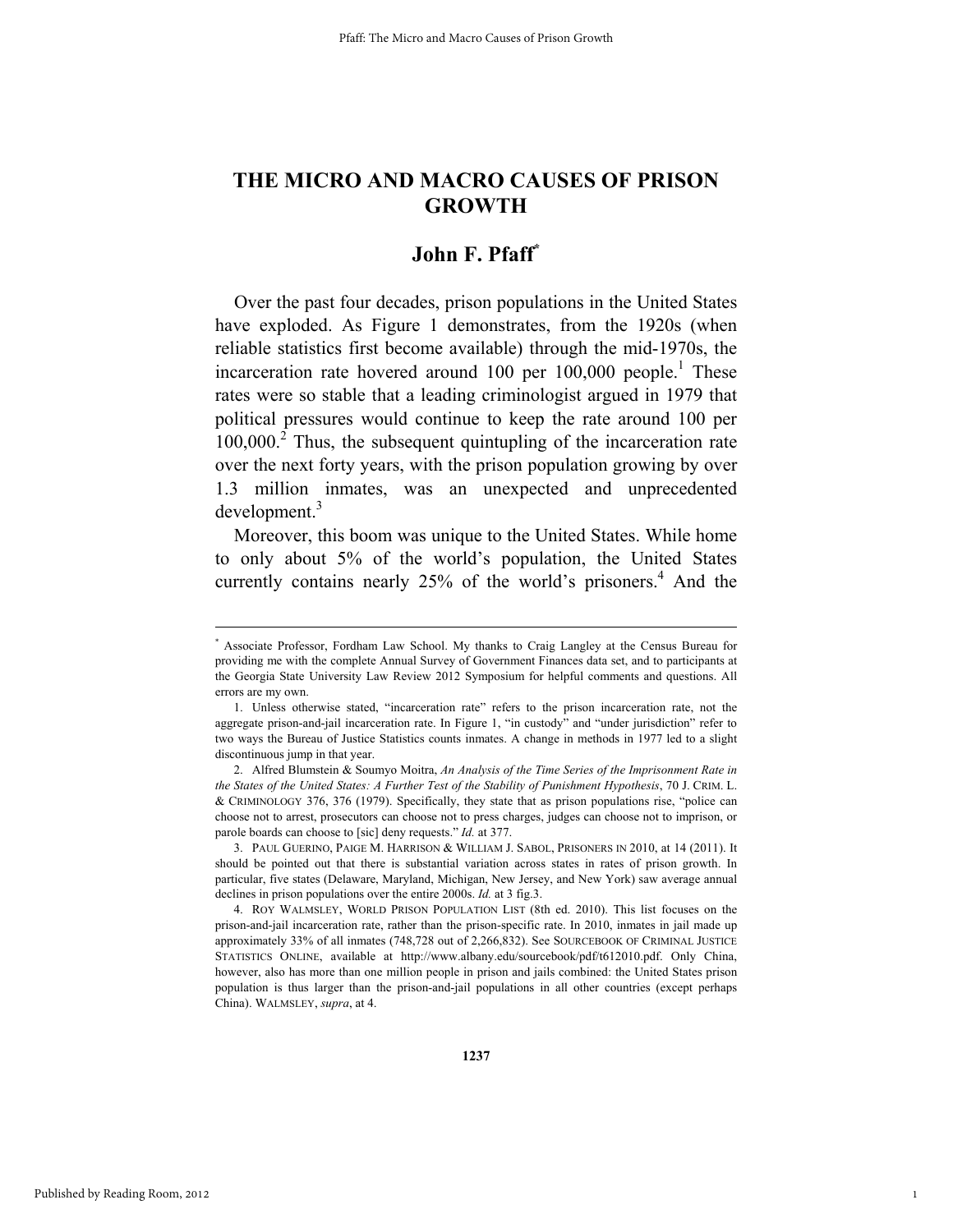company we keep is troubling. Figure 2 compares the U.S. prisonand-jail incarceration rate to other high-incarceration countries as well as to a sample of our political and cultural allies. Our incarceration "peers" are countries such as Russia, Cuba, and Kazakhstan, while our allies have rates often six or seven times lowers than ours.



1922 - 2008 Figure 1: US Incarceration Rate

and the matrix of the matrix of the matrix of the matrix of the matrix different important upwards. In this Article, I want to examine what we know—and what we *do not* know—about the causes behind this remarkable development. In particular, I want to focus on two distinct questions, the micro and the macro. The micro question is the "who" question. The criminal justice system is not a coherent "system" of actors but a sprawling web of competing institutions: police, prosecutors, judges, legislators, governors, and parole boards, all of whom respond to different constituencies and have different incentives. It is thus important to ask which actors are driving prison populations upwards.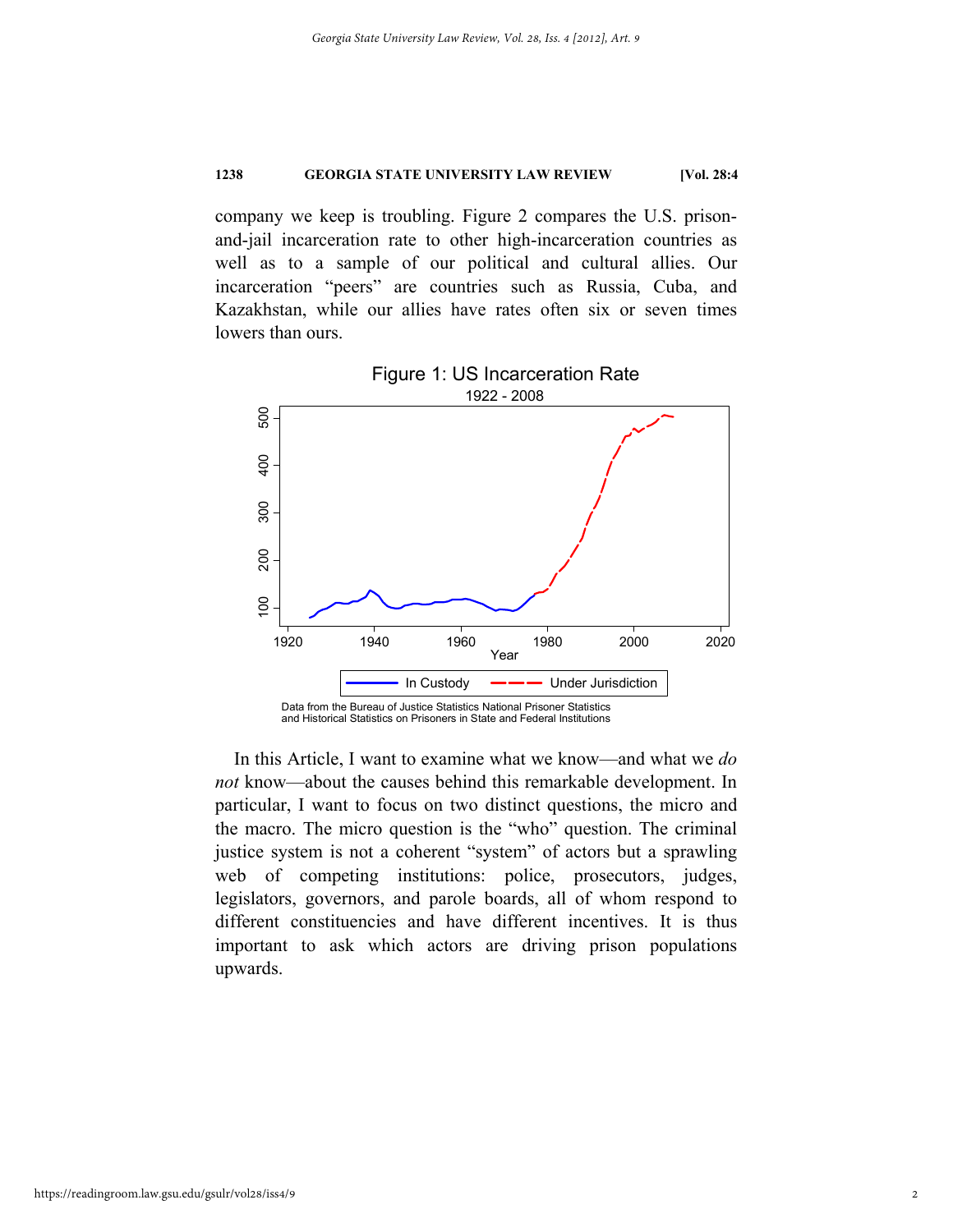

The macro question is the "why" question. Clearly, *something* must have changed in the 1970s to cause prison populations to increase so dramatically. Was the spike just a natural response to rising crime rates during the 1960s and 1970s, or was there a deeper cause—a change in economic conditions or in politics, or perhaps a reaction against the civil rights movement? If we want to understand how we got where we are and where we can go, it is essential to understand not just who got us here, but why.

As I show below, we know the answer to the micro question much better than that to the macro. On the micro side, data indicate that at least since 1994, prison growth has been driven primarily by prosecutors increasing the rate at which they file charges against arrestees. None of the other possible sources seems to matter: arrests (and arrests per crime), prison admissions per felony filing, and time served have generally been flat or falling over that time. Due to limitations in the data, it is harder to assign responsibility prior to 1994, but the data we have suggest that time served in prison was still mostly flat during that time, and that at least a chunk of the increase in admissions was due to rising crime rates.

3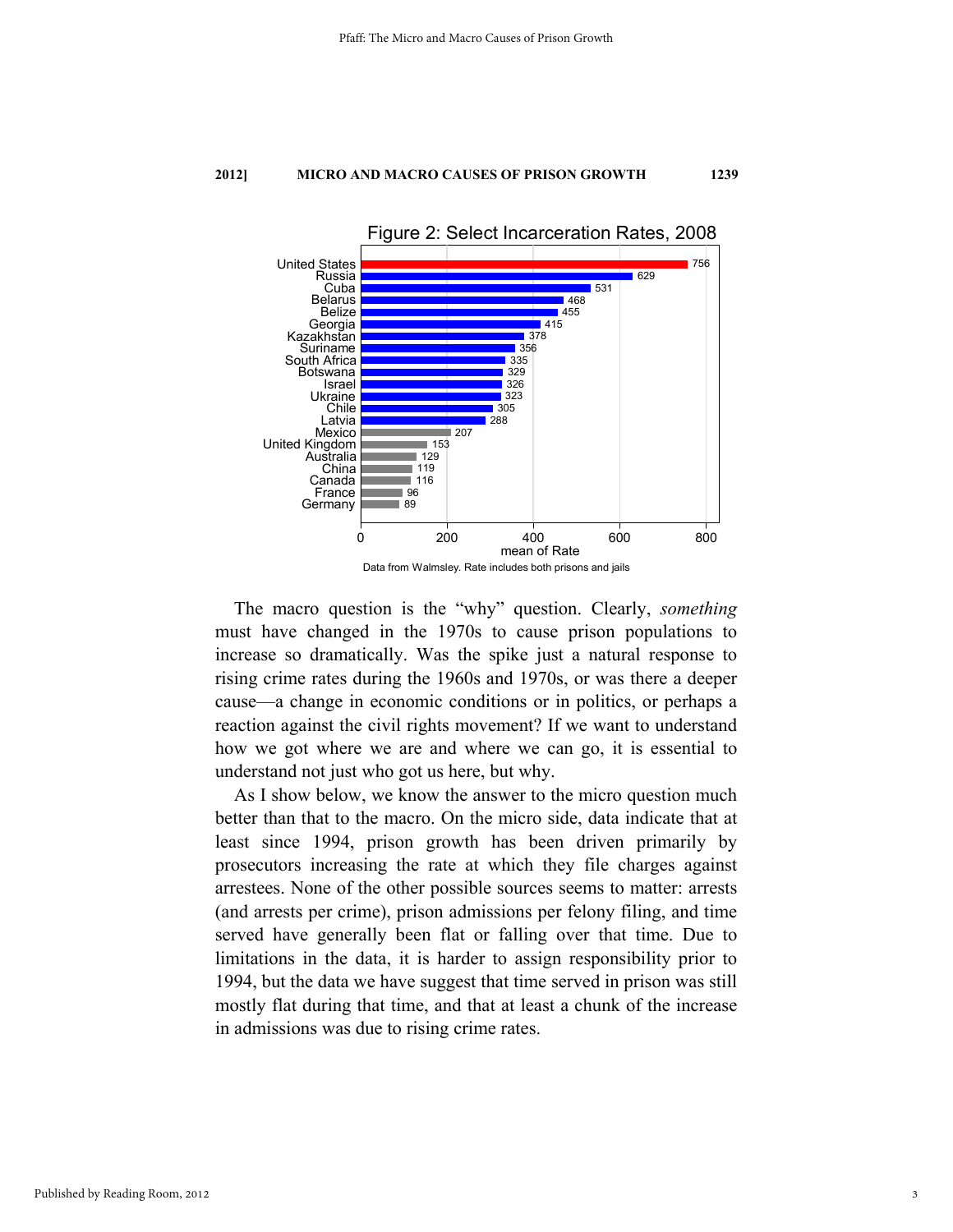It is harder to make such concrete statements about the macro factors. Changes in crime rates, economic conditions (in particular state fiscal capacity), political attitudes, and racial policies all certainly played roles in driving up prison populations. Trends in crime and state resources have been important. But we have less solid quantitative evidence concerning the political and racial factors. Of course, these complex social phenomena do not lend themselves to easy quantification. However, a less obvious problem exists: studies examining these issues tend to focus on national and state-level actors, despite the fact that it appears county prosecutors bear the largest responsibility. Although it will be possible to tease out some of the theories' implications for county-level officials, these will unfortunately be somewhat speculative.

This Article proceeds as follows. Part 1 discusses the micro causes of prison growth, and Part 2 the macro causes and their implications for reform efforts.

## 1. THE MICRO CAUSES OF PRISON GROWTH

In order to understand *why* prison populations have grown, it is first essential to figure out *where* the growth has occurred. To start, two major "locations" for growth exist: the number of prison admissions and length of time served. In this section, I will first show that longer sentences do not explain United States prison growth ours is an admissions-driven boom. In the second part of this section, I will thus examine where in the admissions process growth is occurring. After all, the growth in admissions can be driven by changes in crimes, arrests per crime, felony filings per arrest, convictions per filing, and admissions per conviction; my results indicate that, at least since the 1990s, increases in filing-per-arrest have been the most important source of growth.

## *1.1 The Story Is Not One of Increasing Severity*

The conventional perception of punishment in the United States is that we are imposing increasingly longer sentences on offenders. For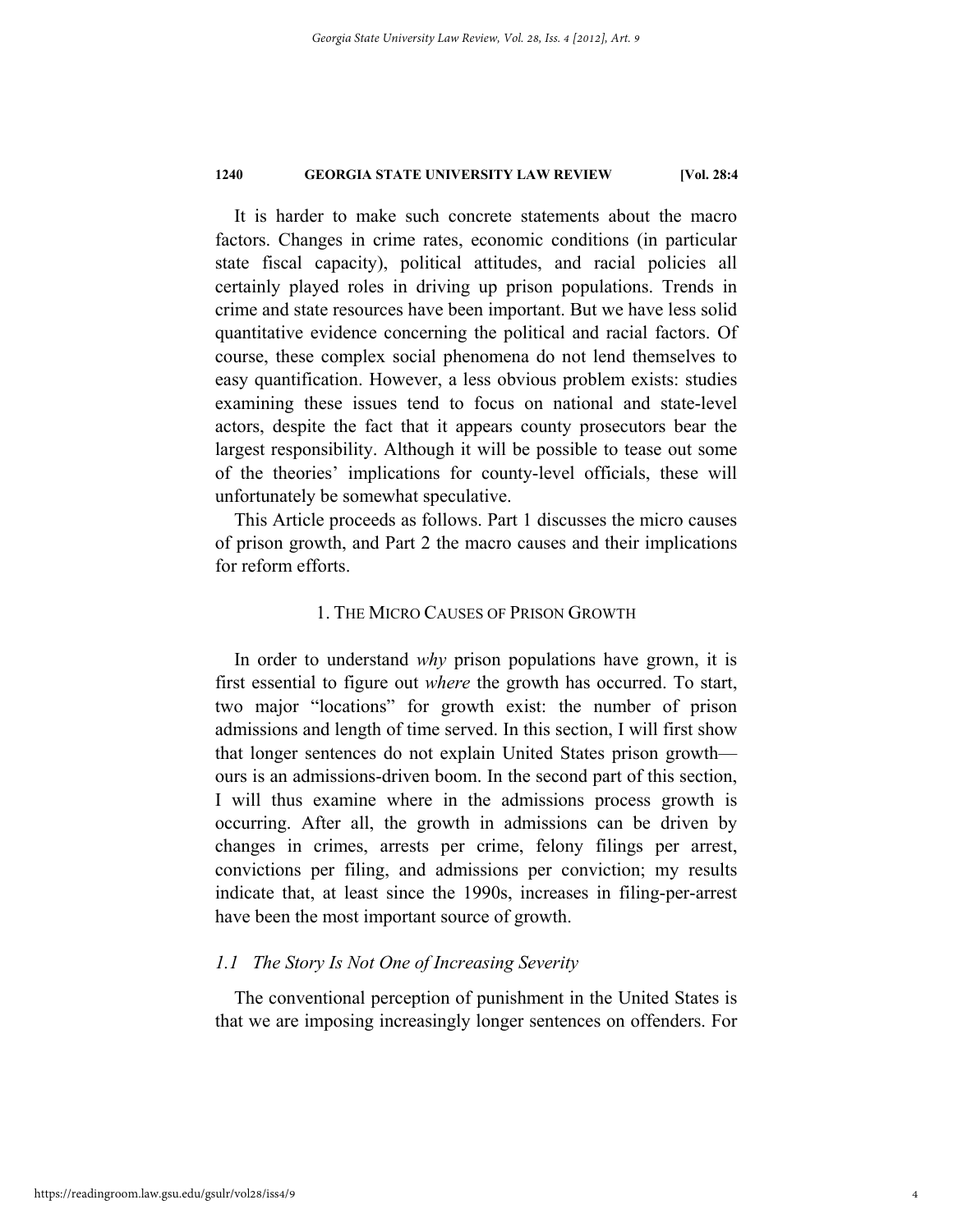example, Franklin Zimring has stated that since the 1990s our criminal justice system has focused on "throw[ing] away the key."5 The media often provides stories of low-level offenders receiving severe sentences, and state legislatures have passed a rash of punitive laws, such as three-strikes and truth-in-sentencing laws.<sup>6</sup>

But in practice, sentence lengths have generally remained relatively short, and evidence suggests that sentence lengths do not explain much of the increase in the U.S. prison population. For example, I have shown that in eleven predominantly northern states (chosen solely due to limitations in the data) median time spent in prison hovered around one year from the late 1980s through the early 2000s, with lows of six months in states like California and Illinois.7 Moreover, data from these states clearly demonstrate that trends in admissions, not releases, drove their prison growth. Changes in sentence lengths had no noticeable effects on prison populations in these states, but prison populations in all eleven states would have flattened, and sometimes even fallen, by the mid- to late-1990s had admissions levels not grown.

Furthermore, in a recent paper I demonstrate that these findings are generalizable to the country as a whole. $8$  There is actually a fairly simple way to show that increased severity is unlikely to be the primary engine of population growth. Figure 3 plots annual admissions and releases from prison. If sentences were getting significantly longer, we should expect to see the dotted releases line grow more slowly relative to the solid admissions line—the gap between the two should widen. But except for a brief period in the

<sup>&</sup>lt;u> Andrewski program i području u predsjednje u program i području u predsjednje u program i području u program</u> 5. Franklin E. Zimring, *Imprisonment Rates and the New Politics of Criminal Punishment*, 3 PUNISHMENT & SOC'Y 161, 162 (2001).

 <sup>6.</sup> For an overview of these developments, see John F. Pfaff, *The Continued Vitality of Structured Sentencing Following* Blakely*: The Effectiveness of Voluntary Guidelines*, 54 UCLA L. REV. 235, 242– 47 (2006).

 <sup>7.</sup> John F. Pfaff, *The Myths and Realities of Correctional Severity: Evidence From the National Corrections Reporting Program on Sentencing Practices*, 13 AM. L. & ECON. REV. 491, 494 (2011) [hereinafter Pfaff, *Correctional Severity*]; John F. Pfaff, *The Durability of Prison Populations*, 2010 U. CHI. LEGAL F. 73, 81 (2010) [hereinafter Pfaff, *Durability*].

 <sup>8.</sup> John F. Pfaff, *The Causes of Growth in Prison Populations and Admissions*, (Working Paper No. 1884674, 2011), *available at* http://papers.ssrn.com/sol3/papers.cfm?abstract\_id=1884674.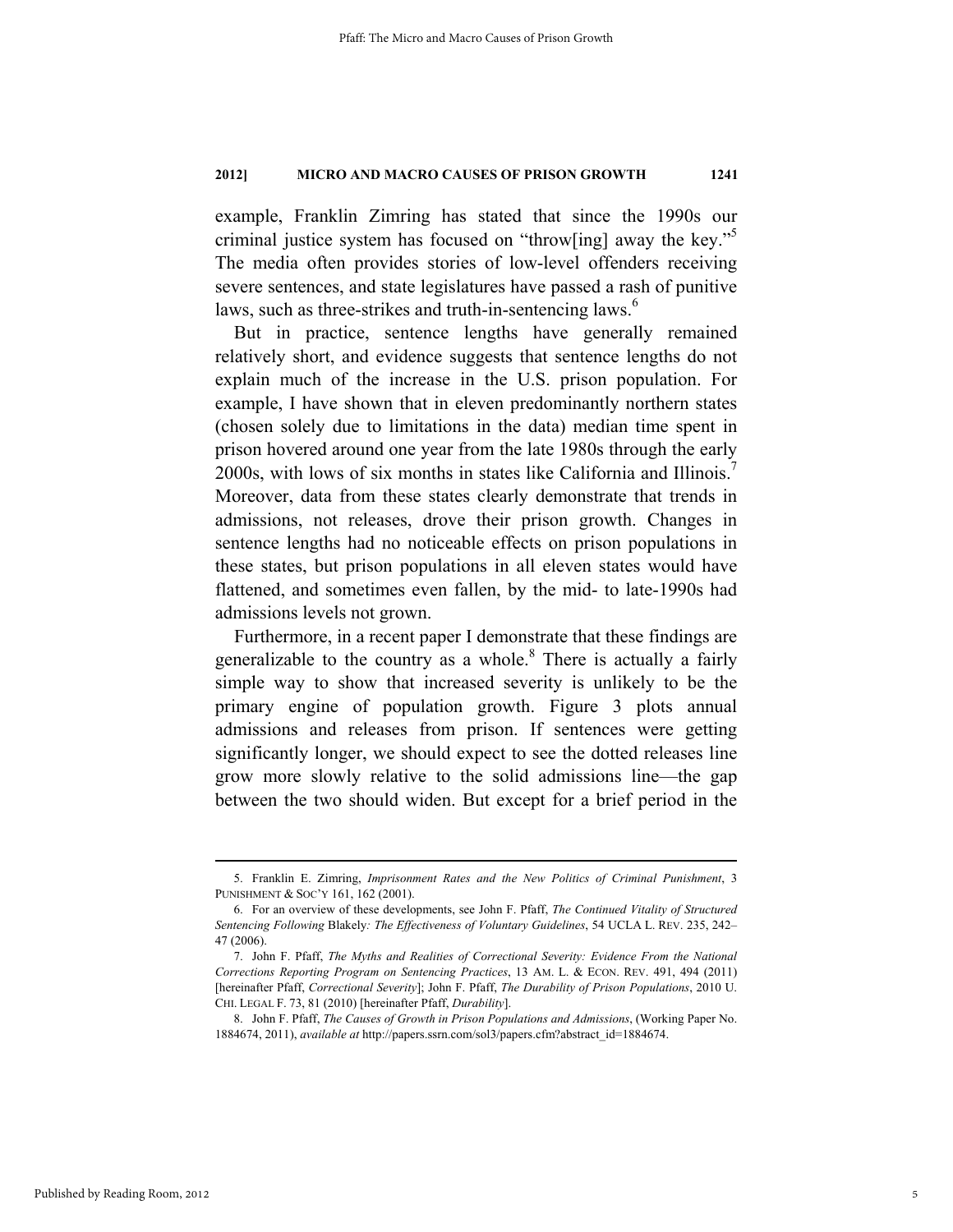early 1990s, that simply does not happen; as we enter the 2000s, the gap actually narrows.



Thus, sentence length does not appear to drive prison growth, implying that admissions must be doing the heavy lifting. This is good news for those who wish to rein in or reduce prison growth: significant, immediate gains can be made simply by admitting fewer people, rather than having to wait for long-serving inmates to gradually leave prison. $9$  I turn now to the causes of admissions growth.

## *1.2 The Causes of Admissions Growth*

There are five "locations" where admissions growth can take place: crimes, arrests per crime, felony filings per arrest, felony convictions per filing, and prison admissions per conviction. Studies have tried to rigorously identify the relative importance of these

 <sup>9.</sup> A small core of long-serving inmates establishes a floor that will take some time to decay, absent executive fiats releasing them. But reduced admissions can still cause substantial reductions in the prison population within only two or three years. *See* Pfaff, *Durability*, *supra* note 7, at 84.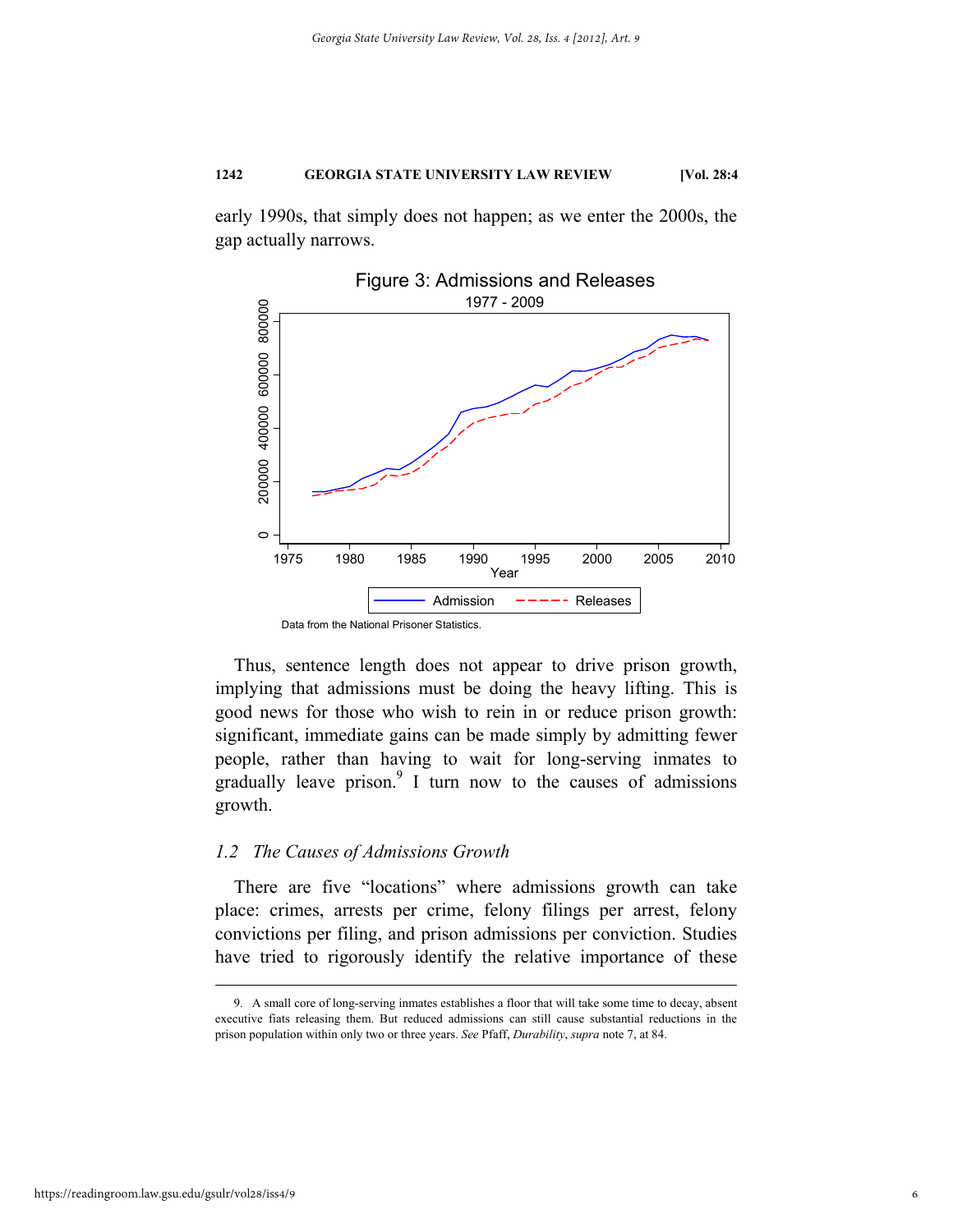locations, but they have looked at only a subset of these factors: crimes, arrests per crime, and admissions per arrest.<sup>10</sup> This is due to a limitation in the data: there is very little publicly available data on prosecutorial behavior. In a recent paper, however, I exploit a seemingly unused dataset on such behavior that allows me to look at trends in crimes, arrests per crime, felony filings per arrest, admissions per felony filing, and time served per admission.<sup>11</sup> Adequate data on the "convictions" step remains harder to gather, but this model is still a significant improvement on past efforts.

This section thus proceeds as follows. I start by briefly looking at what we know about the importance of trends in crime rates and arrests over the whole period of the boom, 1977 to 2010. I then discuss my results about the role of prosecutors starting in 1994, the first year for which I have reliable prosecutorial data. This is actually not an important limitation: crime has been dropping steadily since 1991, so the causal forces at work prior to 1991 are likely different than those at work now.

It is easy to summarize the basic findings I present here: (1) Growth in crime appears to have been an important engine of growth prior to the mid-1990s; (2) there has been no change in arrests per crime in decades; (3) starting in the 1990s, felony filings per arrest have risen significantly; and (4) admissions per conviction have remained flat.

**Factor 1: Crime Rates.** Figure 4 plots violent and property crime rates (per 100,000 people) since 1960. Two trends stand out. First, between 1960 and 1991 violent and property crimes rise dramatically, except for a brief lull in the early 1980s. During that thirty-two year period, violent crime rates grew by 371% (or 11.6% per year) and property crime rates by 198% (or 6.2% per year). Second, from 1991 through today, crime rates have steadily declined,

<sup>10</sup>*. See* Alfred Blumstein & Allen J. Beck, *Population Growth in the U.S. Prisons, 1980–1996*, *in*  PRISONS 17 (Michael Tonry & Joan Petersilia eds., 1999); Alfred Blumstein & Allen J. Beck, *Reentry as a Transient State Between Liberty and Recommitment*, *in* PRISONER REENTRY AND CRIME IN AMERICA (Jeremy Travis & Christy Visher eds., 2005); Scott Boggess & John Bound, *Did Criminal Activity Increase During the 1980s?: Comparisons across Data Sources*, 78 SOC. SCI. Q. 725 (1997); Patrick A Langan, *America's Soaring Prison Population*, 251 SCI. 1568 (1991).

 <sup>11.</sup> Pfaff, *supra* note 8.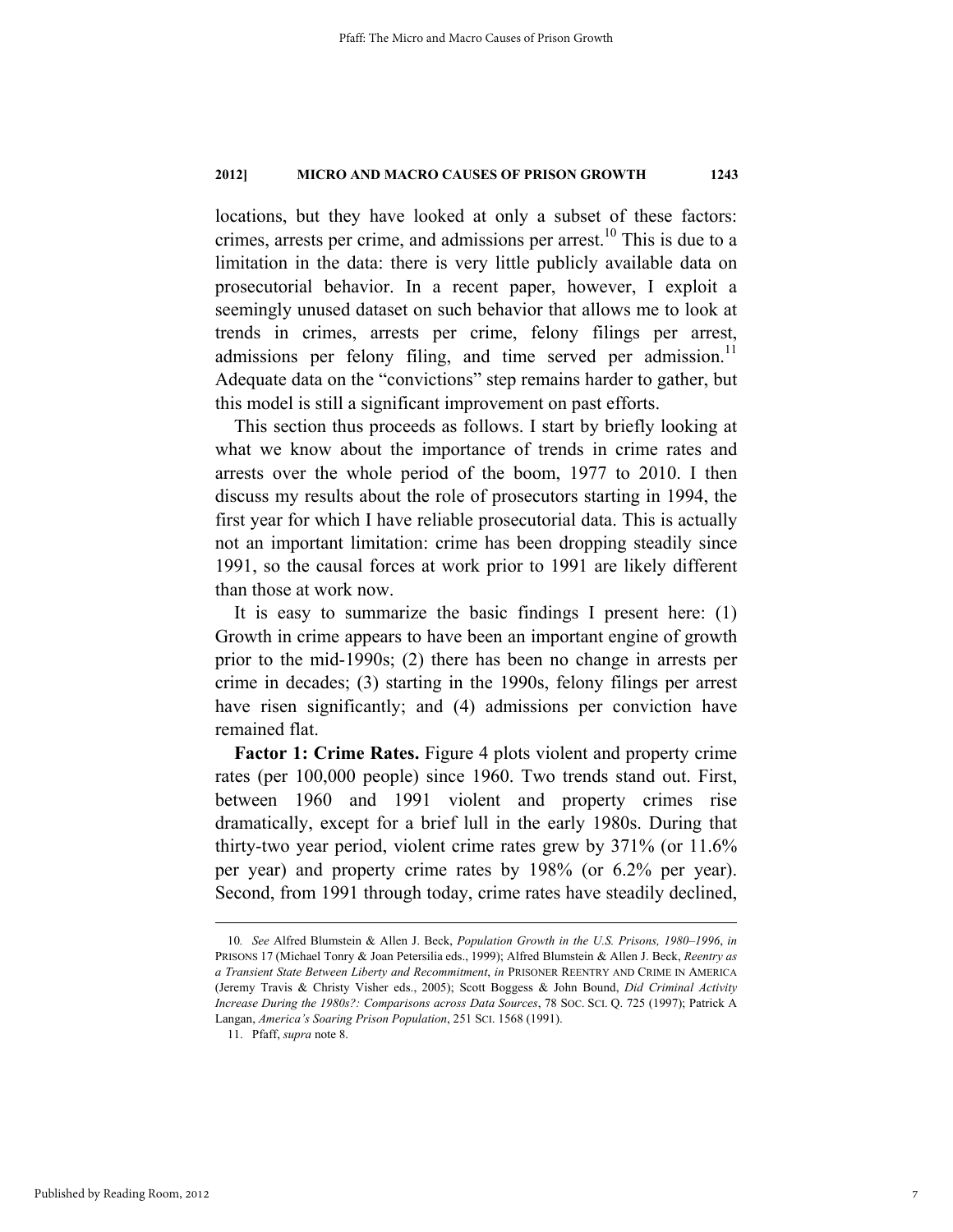with violent crime rates falling by 48% and property crime by 43% by 2010.<sup>12</sup>

It is plausible that rising crime through 1991 would push up prison populations. Plausible, perhaps, but not inevitable: Canada's crime rates have risen and fallen roughly in sync with those in the United States, yet its incarceration rate barely budged from 100 per 100,000 between 1981 and 2001.<sup>13</sup> An increase in crime thus does not inexorably lead to an increase in prisoners; some care must be taken to identify the relationship between the two.



Measuring this relationship is difficult, however, due to an important statistical challenge. Crime rates and prison populations are endogenous, which means that each causally influences the other: prison levels shape crime rates, and crime rates help determine prison populations. For technical reasons, studies that fail to account for this

<sup>&</sup>lt;u> 1989 - Johann Barn, mars eta bainar eta bat erroman erroman erroman erroman erroman erroman erroman erroman e</u> 12. Note, though, that even in 2010 nationwide violent crime was still 151% above its 1960 levels and property crime 94% above its 1960 levels. Pfaff, *supra* note 8.

<sup>13</sup>*. See* ROGER BOE, RESEARCH BRIEF: COMPARING CRIME AND IMPRISONMENT TRENDS IN THE UNITED STATES, ENGLAND, AND CANADA FROM 1981 TO 2001 (2004), *available at* http://www.cscscc.gc.ca/text/rsrch/briefs/b29/b29\_e.pdf; Raymond Paternoster, *How Much Do We Really Know About Criminal Deterrence?*, 100 J. CRIM. L. & CRIMINOLOGY 765, 798 (2010).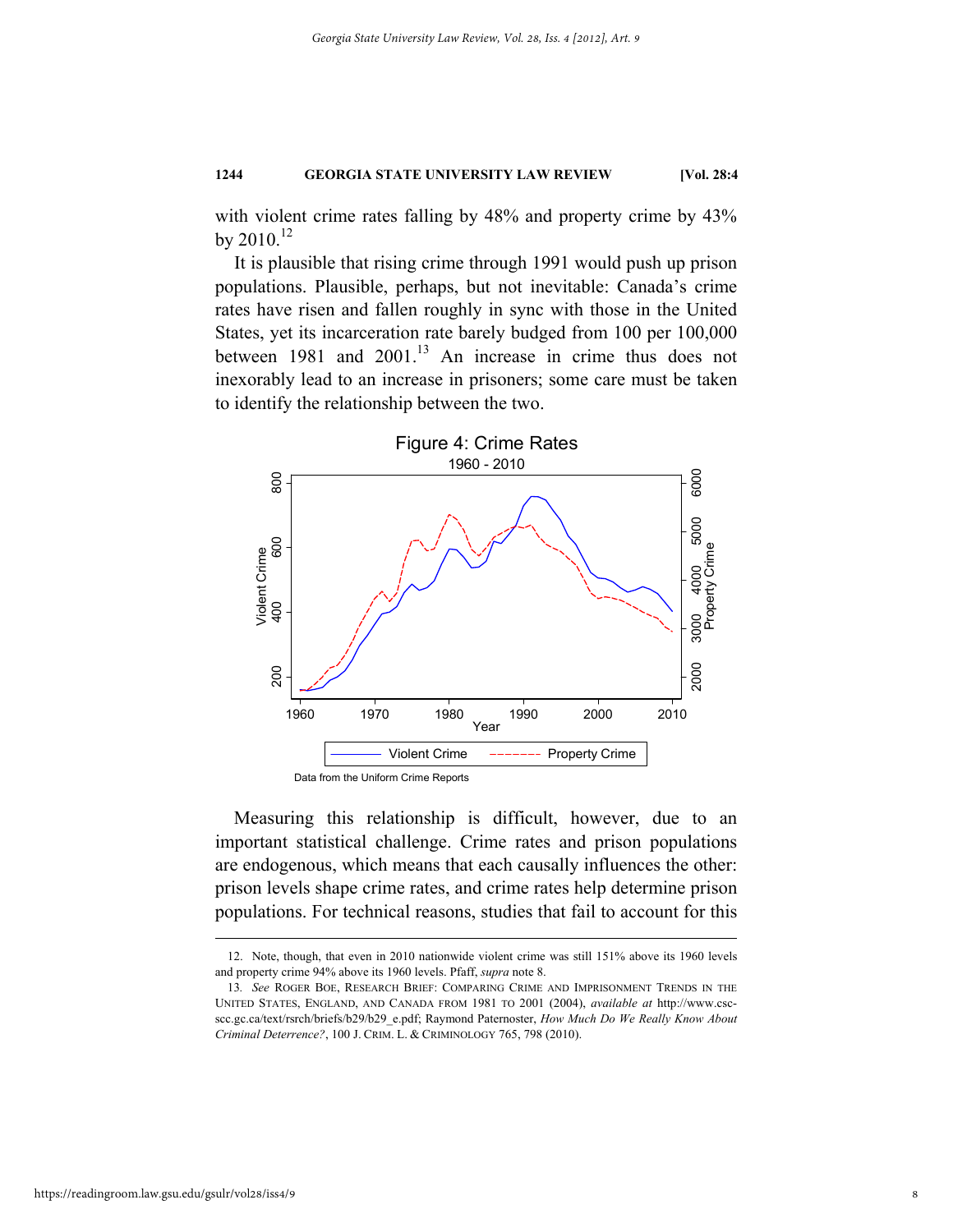causal intertwining are likely to understate the effect of crime rates on prison populations—and all but one paper that look at this issue make just this oversight.<sup>14</sup>

The one paper that accounts for the endogenous relationship between prison and crime, by Yair Listokin, relies on a clever but controversial empirical maneuver.<sup>15</sup> Assuming we accept his technique, his results suggest that between 1985 and 1997 each 1% increase in crime rates led to a 1.07% increase in prison admissions. Note, though, that the error bars around that estimate are quite large, $16$  and the potential limitations of his method for addressing endogeneity should not be taken lightly.

Roughly speaking, however, Listokin's results suggest that increases in crime, and violent crime in particular, could explain up to half the growth in prison admissions between 1985 and 1991. During that time, violent crime rates rose by about 5% per year (and total crime rates by 2% per year), and prison admissions by 9%. At the very least, Listokin's model provides some evidence that trends in crime played an important, but by no means dispositive, role in prison growth during the 1980s.

Note, too, an interesting collateral implication of the paper. Listokin's results run through 1997, well into the sustained crime drop that began in 1991. If his results are accurate both before and after 1991—and Listokin does not break out his analysis in this way—then his results suggest that the crime decline has acted as a major *brake* on prison growth since 1991.

**Factor 2: Arrests per Crime.** Arrests per crime is an easy factor to dismiss. Figure 5A provides the clearance rates for eight major categories of crime between 1972 and 2004. Clearance rates measure

 <sup>14.</sup> I survey these papers and explain the implications of this failure—which are severe—in John F. Pfaff, *The Empirics of Prison Growth: A Critical Review and Path Forward*, 98 J. CRIM. L. & CRIMINOLOGY 547 (2008).

 <sup>15.</sup> Yair Listokin, *Does More Crime Mean More Prisoners? An Instrumental Variables Approach*, 46 J.L. & ECON. 181 (2003). For readers with a technical background, Listokin uses abortion rates as an instrumental variable for crime, building on John Donohue & Steven Levitt, *The Impact of Legalized Abortion on Crime*, 116 Q. J. ECON. 379 (2001). The instrument works best if abortion has no effect on prison populations except through crime rates, which is certainly not the case. The extent to which this undermines the instrument is, unfortunately, unclear.

 <sup>16.</sup> The standard error for his point estimate of 1.07 is 0.70. Listokin, *supra* note 15, at 191.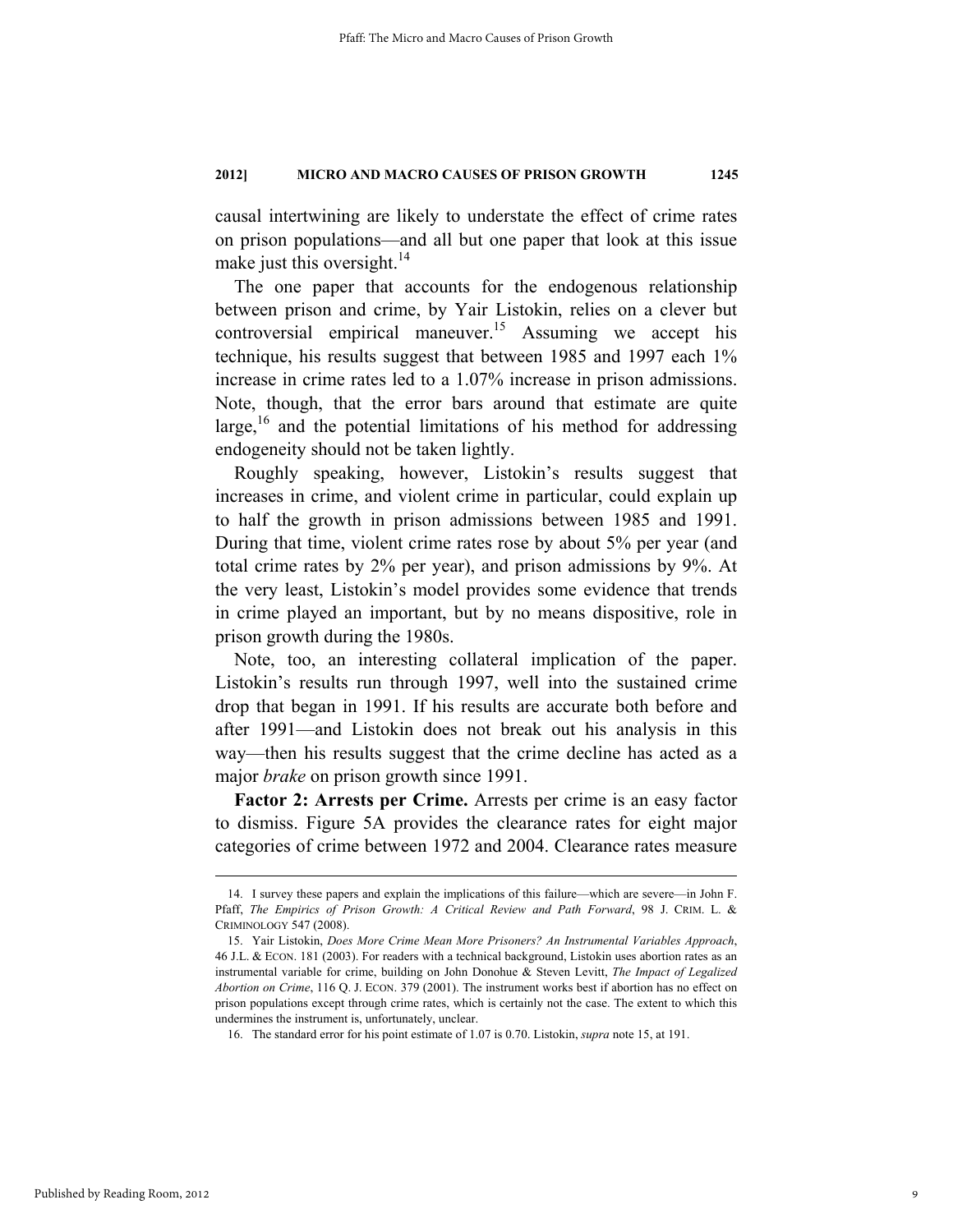the percent of crimes for which charges are filed; as Figure 5A clearly demonstrates, clearance rates have been relatively flat (or, for murder, declining) for three decades. Thus, at least for violent and property crimes, changes in arrests per crime cannot explain prison growth.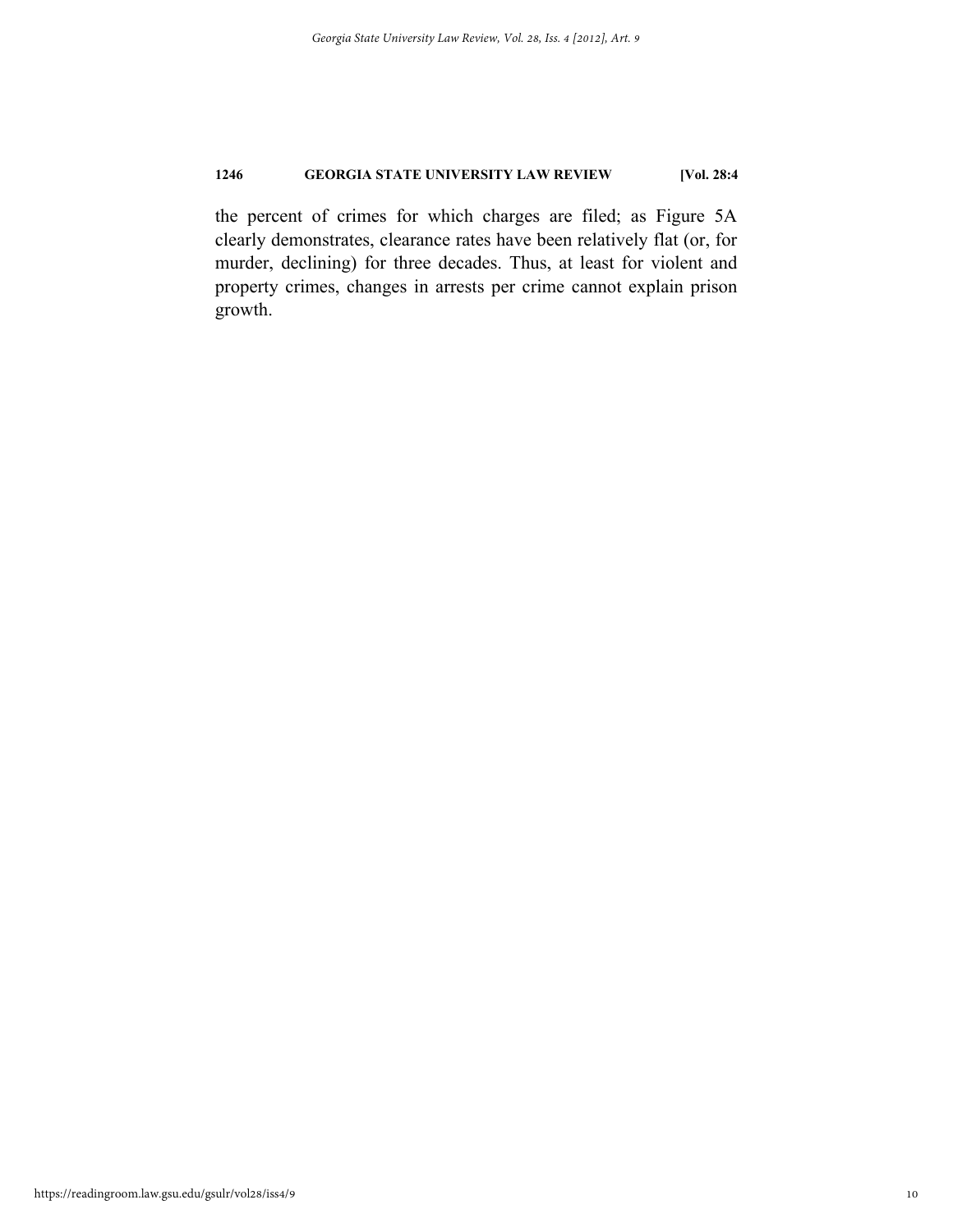



Moreover, since 1991 the absolute number of arrests for violent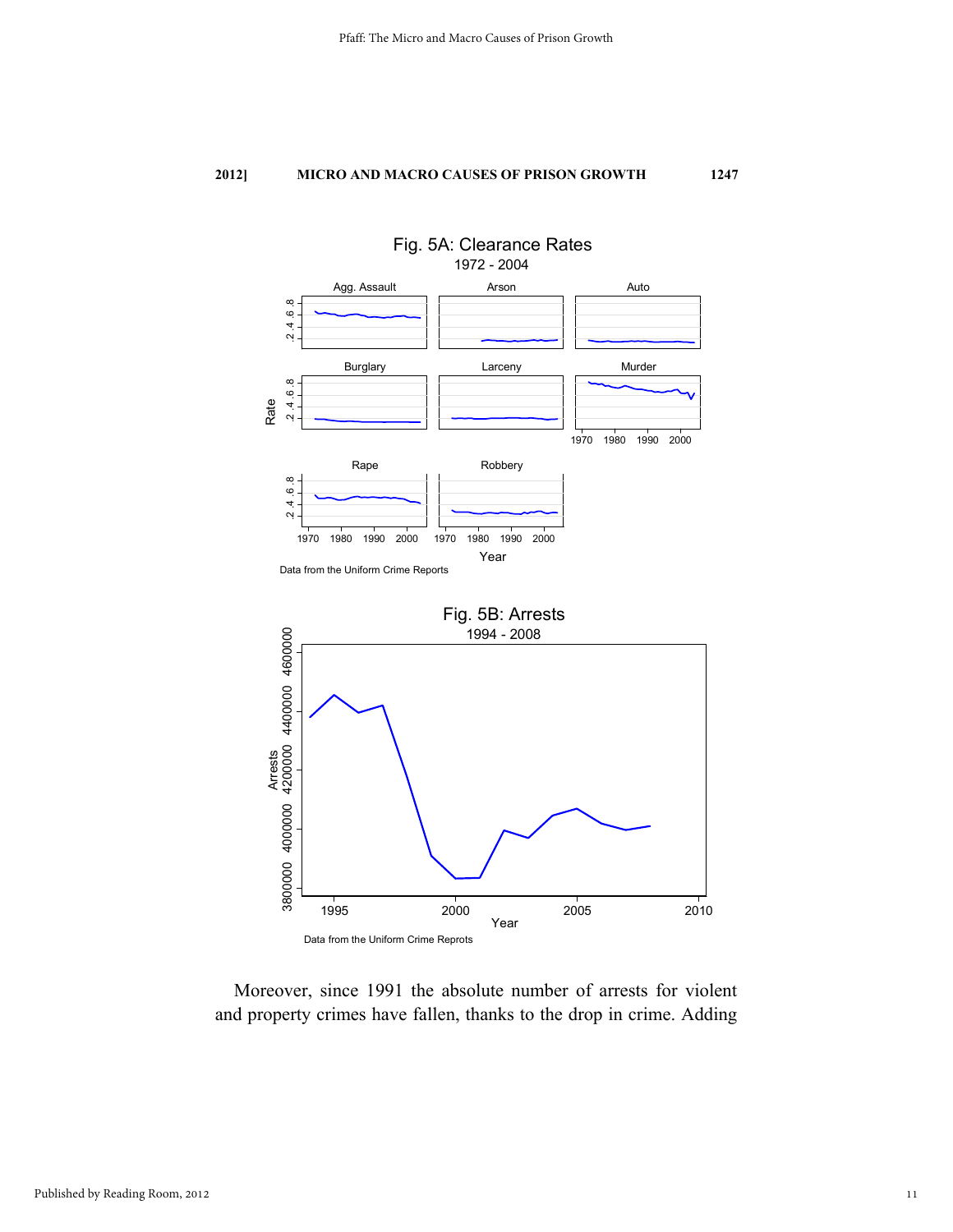in drug arrests does not change the story noticeably. Figure 5B plots the number of annual arrests between 1994 and 2008 for violent, property, and non-marijuana drug offenses.17 Despite an uptick in arrests in the 2000s, the overall number of arrests fell by 8.4%.

**Factor 3: Felony Filings per Arrest.**18 Micro studies of prison growth have generally moved from arrests per crime to admissions per arrest, solely as a concession to the absence of data on prosecutorial behavior. Yet it turns out such data exists: the National Center on State Courts gathers data on the number of felony filings per year in criminal courts. There are two limits to the data. First, the NCSC revised how it gathered the data in 1994, making it impossible to compare data before and after 1994; and second, not every state provides data every year. As a result, I can examine felony filings trends from 1994 to 2008 for thirty-four states; these states are shown in Figure 6.19

Figure 7A plots the total number of cases filed in the thirty-four state sample against the number of prisoners admitted. Between 1994 and 2008, filings grew by 37.4% and admissions by a nearly identical 40%. This is actually a more remarkable number than it might first appear. As Figure 5B demonstrates, this is a period of declining arrests: in my thirty-four state sample, arrests<sup>20</sup> fell by  $10.1\%$ , slightly above the national decline of 8.4%. Thus, filings and admissions rose significantly during a period when the number of defendants declined sharply.

 <sup>17.</sup> I focus on non-marijuana drug arrests since very few defendants are sent to prison on marijuana charges, and drug arrest data does not distinguish between misdemeanor and felony arrests. Due to limitations in the data, Washington, DC, Florida, Kansas, and New York are excluded.

 <sup>18.</sup> The discussion here draws heavily on Pfaff, *supra* note 8.

 <sup>19.</sup> Data from the lighter-shaded states are slightly less reliable than those from the darker-shaded states, but the results are the same whether the less reliable states are included or not.

 <sup>20.</sup> From here on, I will use "arrests" to refer to arrests for violent, property, and non-marijuana drug offenses.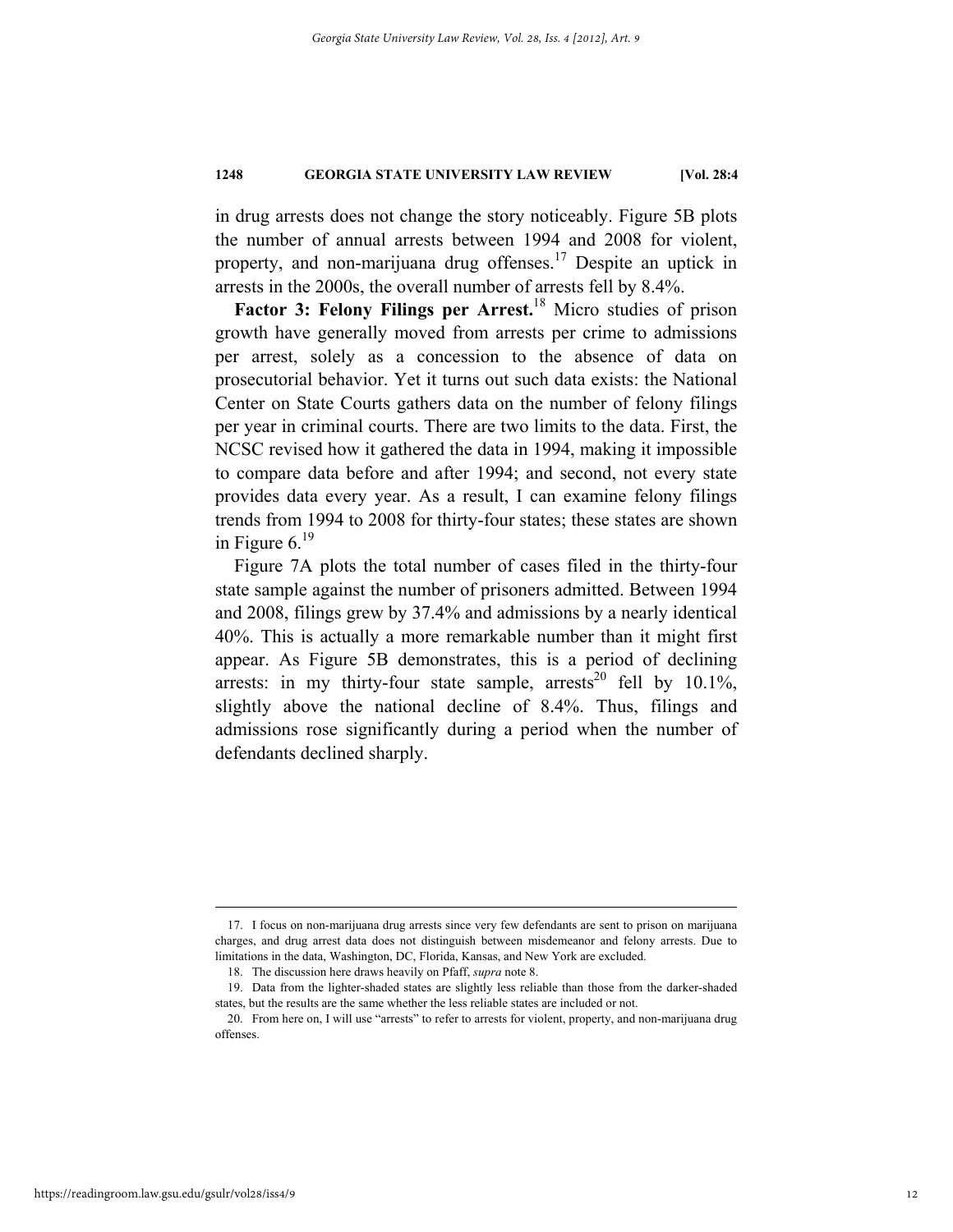

Fig. 6: States Providing Data on Felony Filings

Figure 7B illuminates just how important this change in prosecutorial behavior has been. The solid line is the number of prisoners actually admitted each year, and the dotted line is the number that would have been admitted had the filings-per-arrest rate remained fixed at its 1994 level. Had that rate, which rose from 0.375 in 1994 to 0.573 in 2008, remained constant, admissions in 2008 would have been approximately 36% below what they actually were that year and just over 10% below where they actually were back in 1994.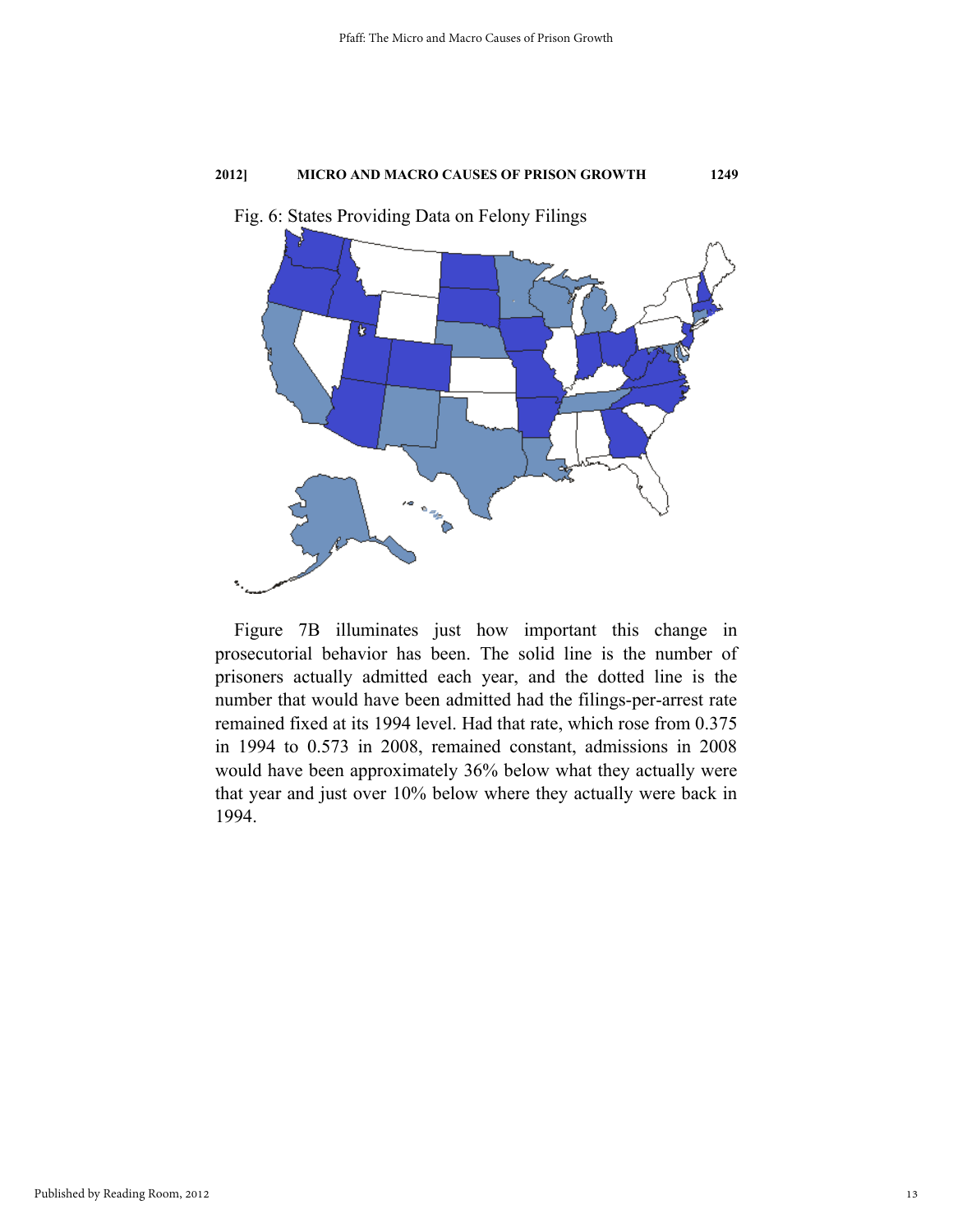

Data from the National Center for State Courts and National Prisoner Statistics



Data from the National Center for State Courts and the National Prisoner Statistics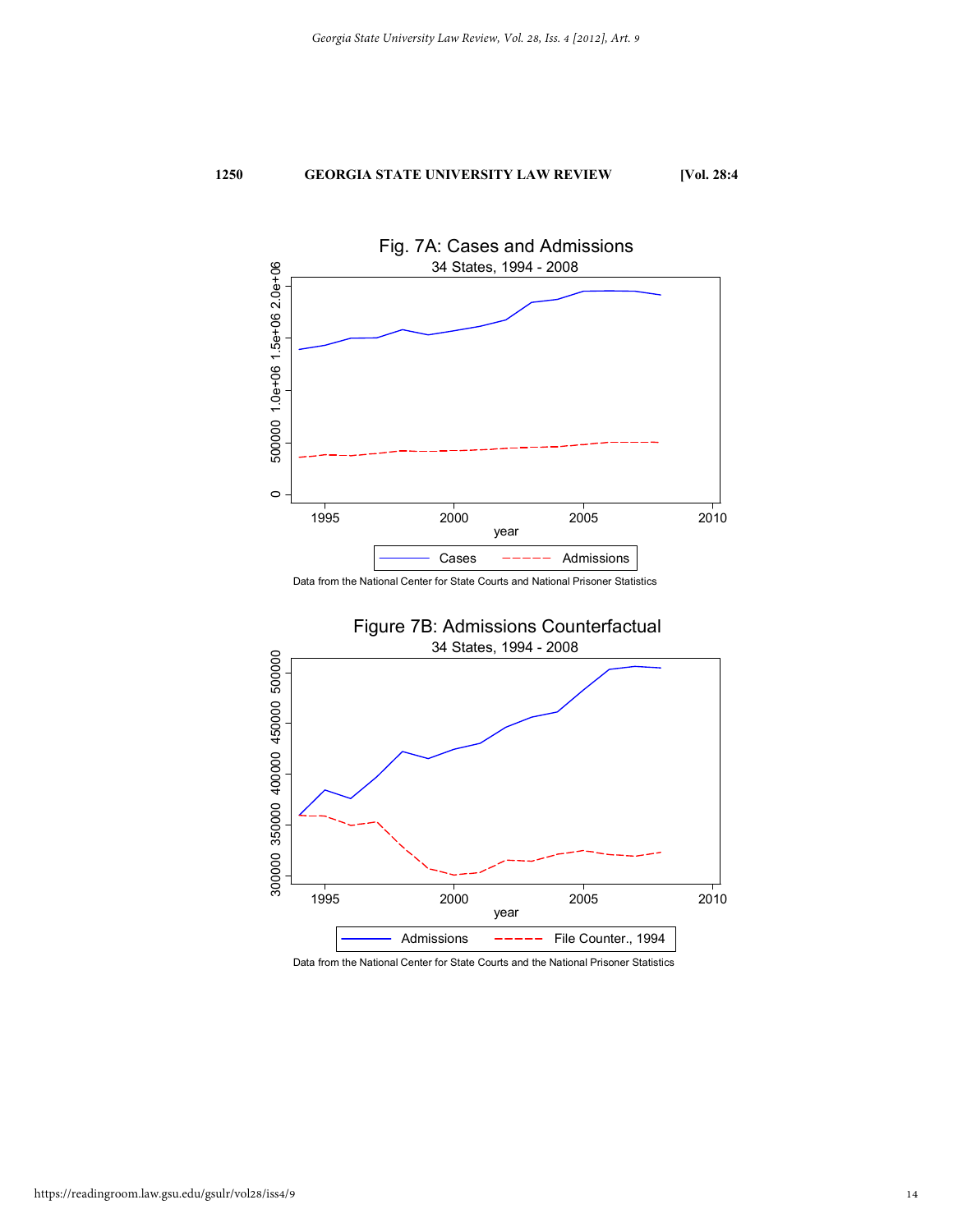**Factor 4: Admissions per Filing.** Admissions per filing is another factor that is easy to exclude. In my thirty-four state sample, admissions per filing remain almost perfectly flat between 1994 and 2008, rising from 0.258 to 0.264 and peaking at 0.271 in 1999; these distinctions are fairly trivial. Once the prosecutor decided to file charges, the likelihood of going to prison did not change in any meaningful way during the 1990s and 2000s.

**An Important Aside: Prosecutors vs. Parole Officers.** My claim here is that prosecutors have driven prison growth in recent decades. But there is another path to prison admissions that does not fit the prosecutorial story so clearly: parole violations. At least outside of California, however, it seems unlikely that these violations have driven prison growth. I have developed this argument in some detail elsewhere, $21$  so I will just make two brief points here. First, in general, the percent of annual admissions from parole has not fluctuated much, increasing in my sample of eleven states from about 30% of admissions to 40% over the 1990s; a wider-looking study by the Bureau of Justice Statistics reported a similar value of  $35\%$ <sup>22</sup> California is the one exception (at around 60% to 70%), but it is such an outlier that the Bureau of Justice Statistics often discusses California separately when providing parole statistics.

Second, and more important, while parole admissions are up, so too are parole releases. In fact, as shown in Figure 8, parole releases are always greater than parole admissions, and release and admissions rates tend to track each other closely. So are parole admissions causing prison growth, or are larger prison populations leading to more parole releases that in turn generate more parole violations? The following metaphor is helpful: when bailing out a boat using a bucket with a leak in it, is the water leaking out of the bucket and back into the boat *causing* the water levels in the boat to rise? It is true that a bucket with no leak at all would bail out the boat even faster, but the leak is not really *causing* the water to get there in the first place. So too with parole violations.

<sup>21</sup>*. See* Pfaff, *Correctional Severity*, *supra* note 7.

 <sup>22.</sup> PAUL GUERINO, PAIGE M. HARRISON & WILLIAM J. SOBOL, PRISONERS IN 2010, at 6 (2011).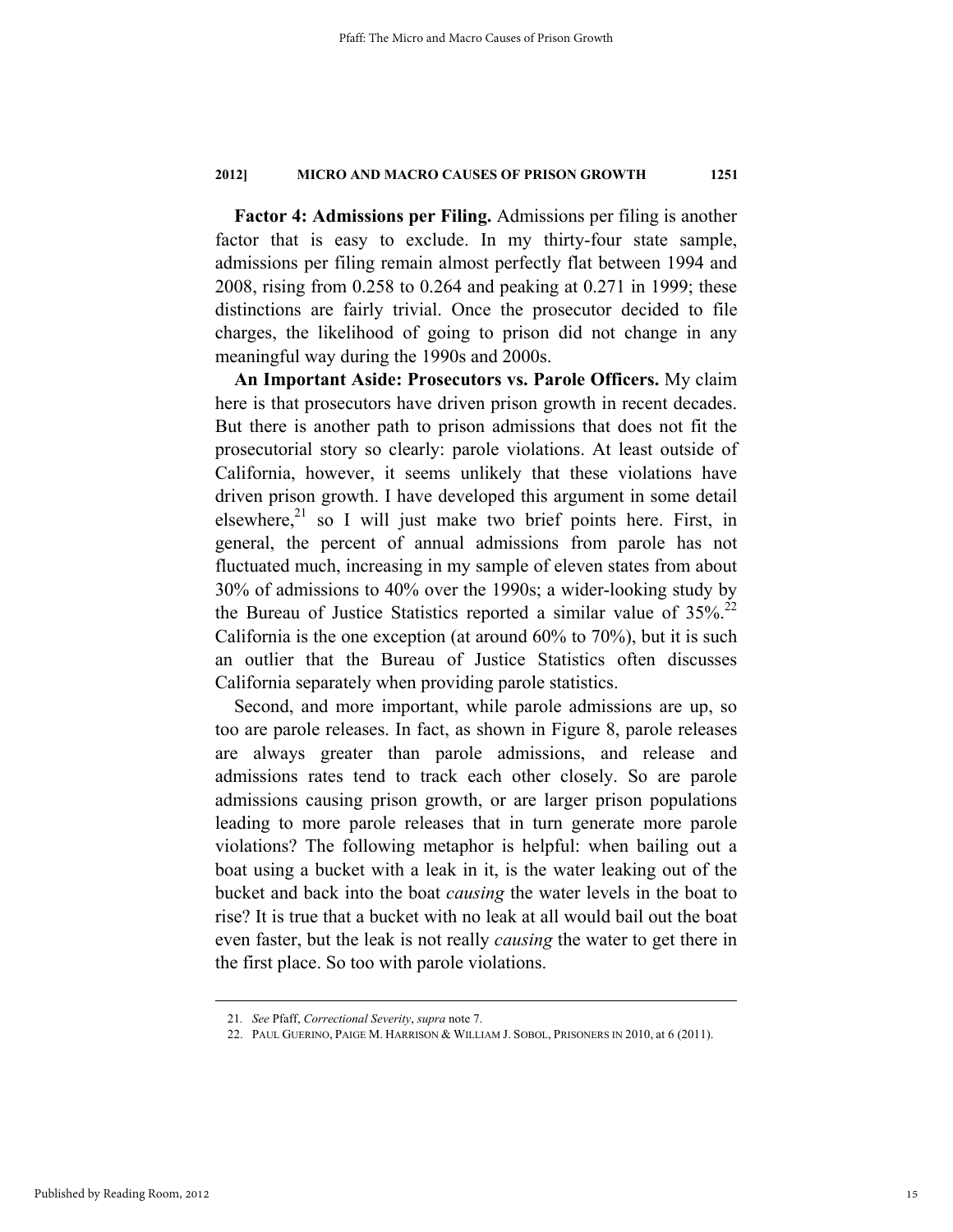

## Fig. 8: Parole Admissions and Releases

Data from the National Corrections Reporting Program. Data from Kentucky in 1991 and 1992 dropped due to apparent errors.

#### \*\*\*

Thus, to summarize: Prison growth has been driven by admissions, and at least since the early 1990s admissions have been driven by prosecutorial filing decisions. Changing prosecutorial behavior could have played an important role prior to the 1990s as well. Steadily rising crime rates likely contributed to growing prison populations, although, as Canada's experience shows, such a connection is not inevitable. Moreover, even the high-end estimates of crime's effect on incarceration can explain only about half the growth in admissions. Thus, it is possible that other actors' behaviors, including that of prosecutors, changed during the years of rising crime (perhaps in part *because of* that rising crime).

It is therefore worth asking what broad macro-level shifts motivated these changes. The next section considers several possible theories, but I want to temper expectations. There has been too little quantitative work tracing out the relative importance of these theories. Furthermore, most of the analyses have looked at state- and federal-level actors, while my results here indicate that county-level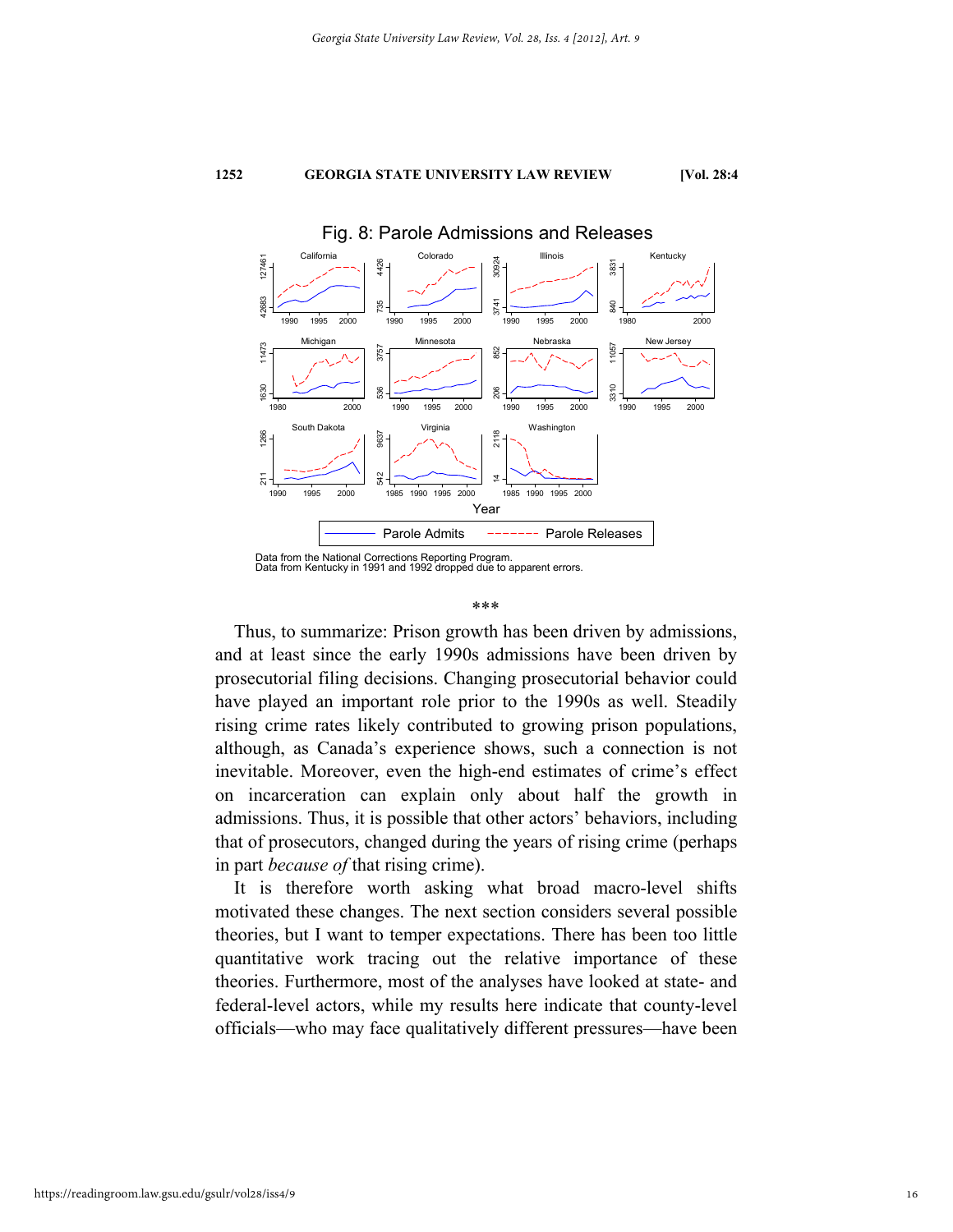at the forefront of prison growth. The next section will discuss these theories broadly, and it will try as best as possible to tease out some policy implications from them.

## 2. THE MACRO CAUSES OF PRISON GROWTH

To explain the macro causes of prison growth, commentators have generally considered three main theories besides changing crime rates: changing political conditions, changing economic conditions, and changing demographics of potential offenders. Studies have also considered the importance of the deinstitutionalization of the mentally ill, changes in sentencing laws, and the role of court orders regulating population size. Unfortunately, our empirical understanding of the absolute and relative importance of these theories remains quite weak.<sup>23</sup>

Rather than simply summarizing these theories (and our limited empirical knowledge about them), I want to examine two macro-level questions that are closely tied to this symposium's theme of the relationship between the current economic crisis and prison growth. First, to what extent is recent prison growth simply the result of expanding state fiscal capacity? The closer this connection, the more the current crisis provides an opportunity for reform. And second, to the extent that prison populations have grown faster than overall state spending, how important are changing political views (including those with respect to race) to this growth?

## *2.1 Expanded State Fiscal Capacity*

The current financial crisis may encourage states to seriously rein in their use of incarceration; that 2011 marked the first decline in total prison populations since 1972 is likely not coincidental. This section thus examines the connection between state prison growth and state fiscal resources. A rough hypothesis can help guide the discussion. Broadly speaking, if state resources are driving prison

 <sup>23.</sup> Pfaff, *supra* note 14.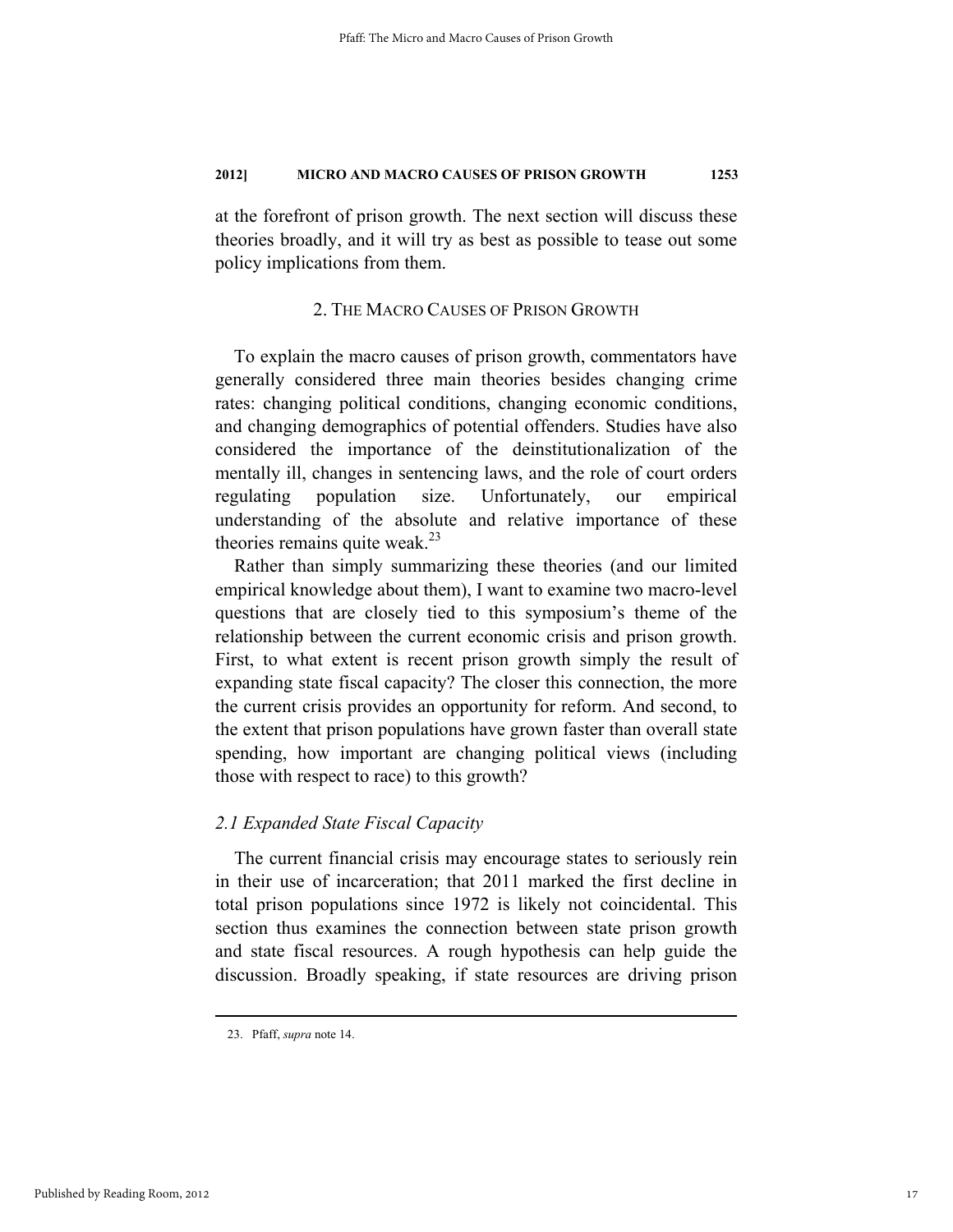growth, then corrections' share of state expenditures should hold constant; if prison growth reflects increased punitiveness, then corrections' share should rise. It is essential to make clear that observing stable expenditures shares does not *prove* that state fiscal capacity is driving growth, but it at least supports that story's plausibility.24

To start, Figure 9A plots total real per capita revenues and expenditures for all state governments from 1952 to 2008. State spending grows steadily from the 1950s to the mid-1970s and again from the 1980s through the late 2000s. Thus, the general rise in incarceration, and that during the crime drop in particular, coincides with increasing state and local spending across the board.

 <sup>24.</sup> The old saw that correlation does not imply causation applies. For example, corrections' share of the budget could remain flat in the presence of increased punitiveness if that increase coincides with technical advances that reduce the cost of each "unit" of punishment. The results I provide here cannot uncover such an effect. That said, if corrections' share of the budget remains flat, we learn that the simple "we became more punitive" story is at least incomplete.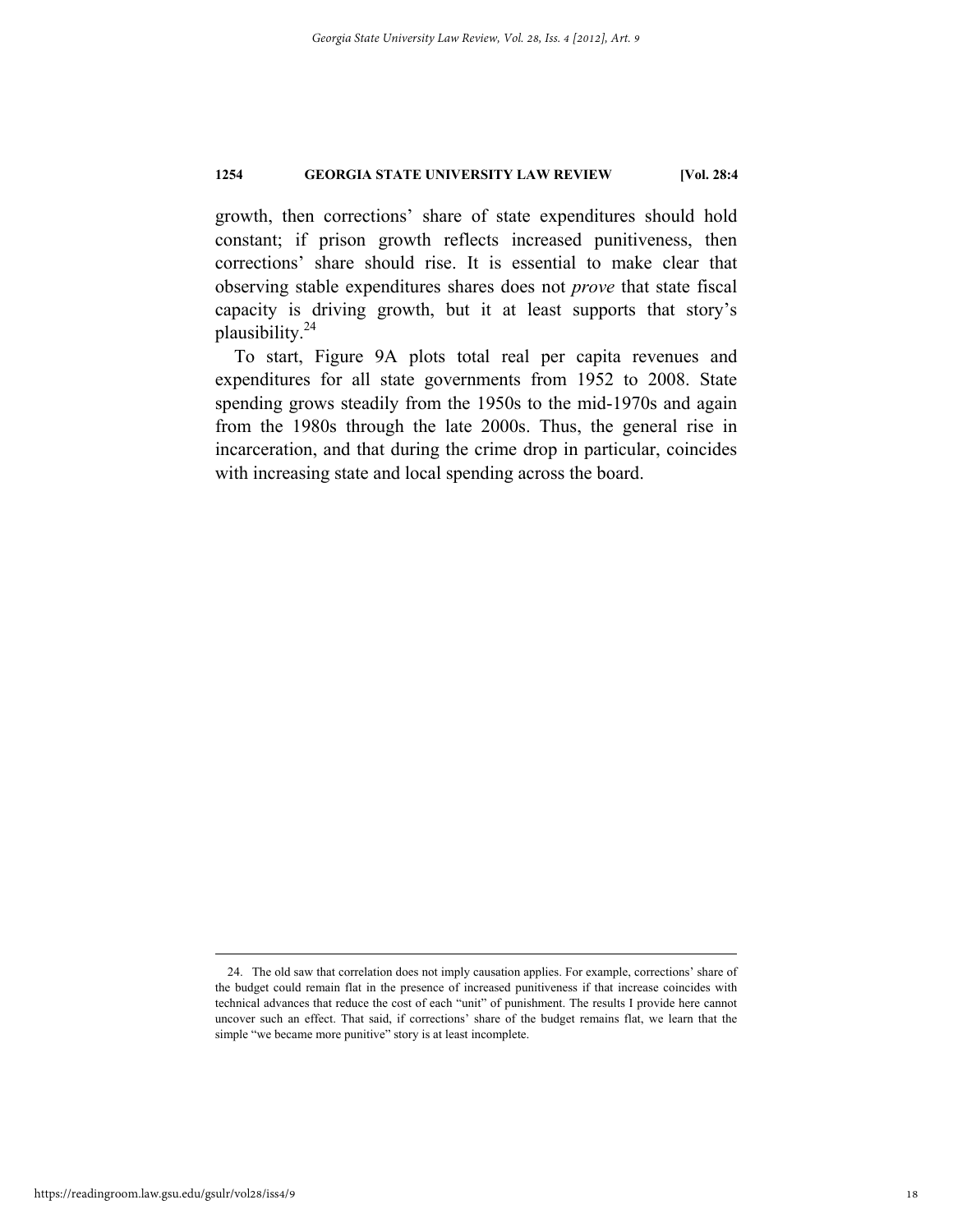

Fig. 9A: Real Per Cap. State Revenues and Expenditures

Data from the Annual Survey of State and Local Government Finances.



Data from the Annual Survey of State and Local Government Finances. See text for spending definitions.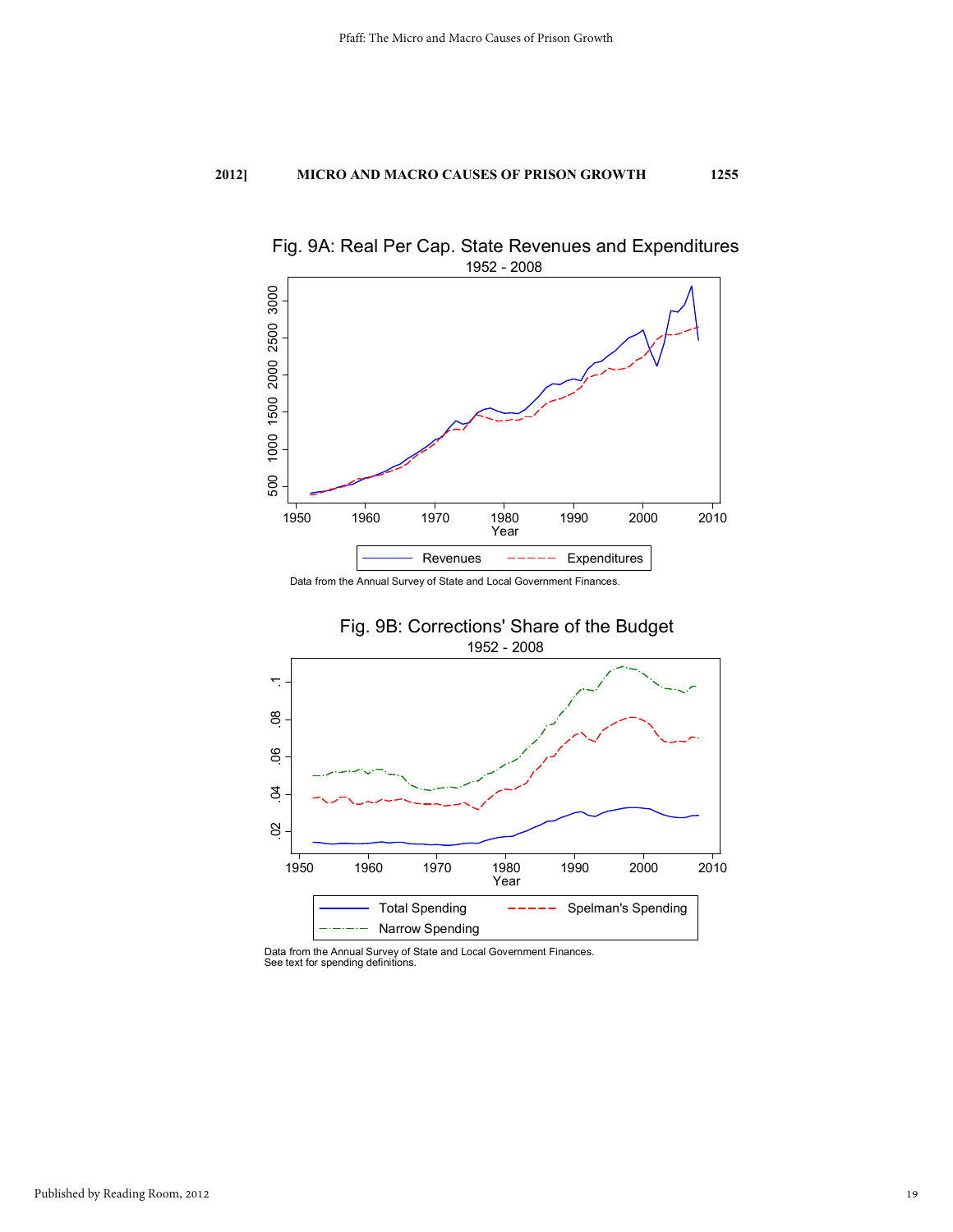Figure 9B then plots corrections' share of state spending, using three increasingly restrictive definitions of "spending" to reflect William Spelman's concern that state laws and federal mandates put much of state spending beyond the day-to-day reach of legislators.<sup>25</sup> The lowest curve depicts corrections' share of all spending, and the two higher curves corrections' shares of various, more-discretionary subsets of that amount.<sup>26</sup> For all three definitions, the same general pattern emerges. Corrections' share remains flat until the mid-1970s, grows steadily until the mid-1990s, and then falls and flattens into and throughout the 2000s. In 2008, corrections' share of the various measures of expenditure was 2.9% (up from 1.4% in 1952), 7.0% (up from 3.8% in 1952), and 9.8% (up from 5.0% in 1952), respectively. Thus, for many years, spending on corrections did grow somewhat faster than overall state fiscal capacity, but a few years into the crime decline corrections' share of the budget generally flattened or even fell.

Thus, at least since the mid-1990s spending on corrections and spending overall have been highly correlated. It is quite likely that this connection is somewhat causal. In a more rigorous analysis of this issue, Spelman argued that up to 30% of the variation in state prison populations could be explained by variations in state resources.27 And tellingly, the number of states whose prison populations declined rose significantly at the end of the 2000s, as the crisis erupted and worsened.<sup>28</sup>

<sup>&</sup>lt;u> 1989 - Johann Barn, mars eta bainar eta bat erroman erroman erroman erroman erroman erroman erroman erroman e</u> 25. William Spelman, *Crime, Cash, and Limited Options: Explaining the Prison Boom*, 8 CRIMINOLOGY & PUB. POL'Y 29, 40–41 (2009).

 <sup>26.</sup> The middle curve adopts Spelman's definition of discretionary spending, which is total spending minus spending on welfare, health and hospitals, highways, primary and secondary education, and interest on debt. The highest curve further reduces Spelman's budget by removing expenditures on insurance trust programs like workers' compensation and unemployment insurance.

 <sup>27.</sup> Spelman, *supra* note 25, at 63.

 <sup>28.</sup> In 2005, eleven states saw their prison populations shrink at an average rate of 1.9%. In 2006, the number dropped to nine states, although the average decline rose to 2.3%. In 2007, the number of states with declining populations rose to fifteen (average of 1%), in 2008 to sixteen (average of 1.6%), and in 2009 and 2010 twenty-four (with averages of 1.8% and then, most dramatically, 2.7%, respectively). Allen J. Beck & Paige M. Harrison, *Prisoners in 2005 Summary*, BUREAU OF JUSTICE STATISTICS (Nov. 30, 2006), http://bjs.ojp.usdoj.gov/index.cfm?ty=pbdetail&iid=912; WILLIAM J. SABOL, HEATHER COUTURE & PAIGE M. HARRISON, BUREAU OF JUSTICE STATISTICS, PRISONERS IN 2006, at 2 (2007); HEATHER C. WEST & WILLIAM J. SABOL, PRISONERS IN 2007, at 2 (2008); WILLIAM J. SABOL, HEATHER C. WEST & MATTHEW COOPER, BUREAU OF JUSTICE STATISTICS, PRISONERS IN 2008, at 17–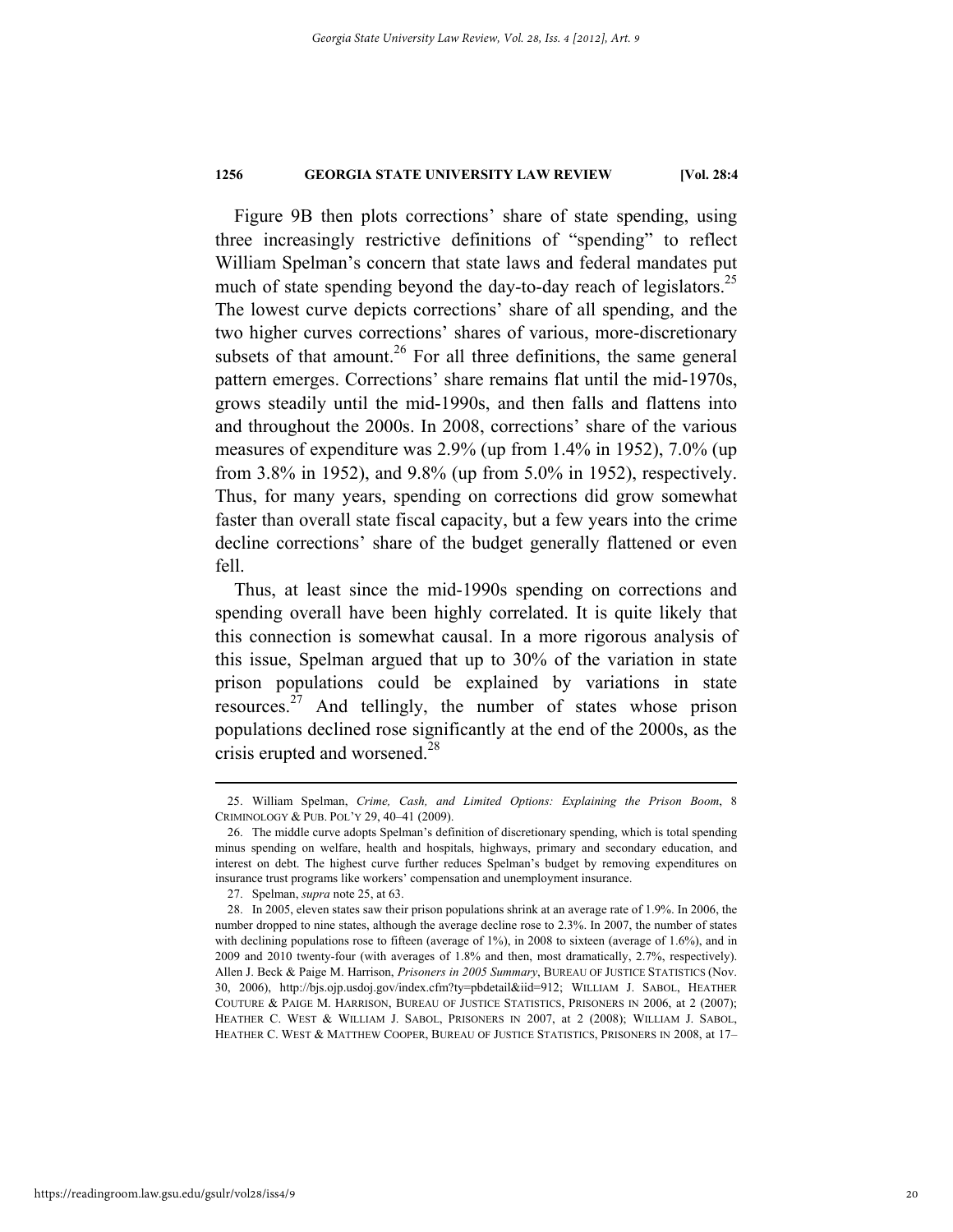Note that the stability of corrections' share of the budget may explain the durability of a well-documented criminal justice moral hazard problem. Prosecutors are county officials, but the state pays to incarcerate the defendants they convict; we should thus expect prosecutors to "overuse" prison beds, since neither they nor their constituents bear the full cost.<sup>29</sup> These results suggest that state-level officials may have been willing to tolerate these moral hazard costs because they were not particularly important—they do not appear to have crowded out spending on other programs.<sup>30</sup> State-level politicians continued to adopt "tough-on-crime" positions without appearing to have to sacrifice other programs they favored. Tellingly, the onset of the financial crisis has seen state-level officials begin to rein in county-level actors. Many efforts have been blunt, such as gubernatorial furloughs and early releases. California, at least, is targeting the moral hazard problem more directly by attempting to require county jails to maintain custody of some drug offenders who previously would have gone to state prison.<sup>31</sup>

As states seem more willing to push responsibility back on the counties, it is worth considering the link between *local* fiscal capacity and prison growth. Figure 10A plots the total real per capita revenue and expenditures by all local (i.e., below state-level) governments. The pattern looks quite similar to that in Figure 9A, which perhaps should not be surprising. About one-third of local revenues are intergovernmental transfers from the state budget, so the two graphs are not independent. Figure 10B then plots the share of narrowly-

<sup>18 (2009);</sup> HEATHER C. WEST, WILLIAM J. SABOL & SARAH J. GREENMAN, BUREAU OF JUSTICE STATISTICS, PRISONERS IN 2009, at 16 (2010); PAUL GUERINO, PAIGE M. HARRISON & WILLIAM J. SABOL, BUREAU OF JUSTICE STATISTICS, PRISONERS IN 2009, at 14 (2011).

 <sup>29.</sup> W. David Ball, *Tough on Crime (on the State's Dime): How Violent Crime Does Not Drive California Counties' Incarceration Rates—and Why It Should*, 28 GA. ST. U. L. REV. 987 (2012); *see also* Robert L. Misner, *Recasting Prosecutorial Discretion*, 86 J. CRIM. L. & CRIMINOLOGY 717 (1996).

 <sup>30.</sup> Data from the Annual Survey of State and Local Government Finances indicates that the share of total expenditures for most line items in the budget remains fairly constant over time, suggesting little direct crowding out. For example, between 1973 and 2008, higher education's share of the narrow definition of discretionary spending hovered at around 36% per year every year (even as corrections' share rose from 5% to 10%). Of course, at some level there was crowding out, since other line items could have grown more quickly had corrections' share declined. But these sorts of more-indirect costs are likely less politically salient.

<sup>31</sup>*. See* Ball, *supra* note 29.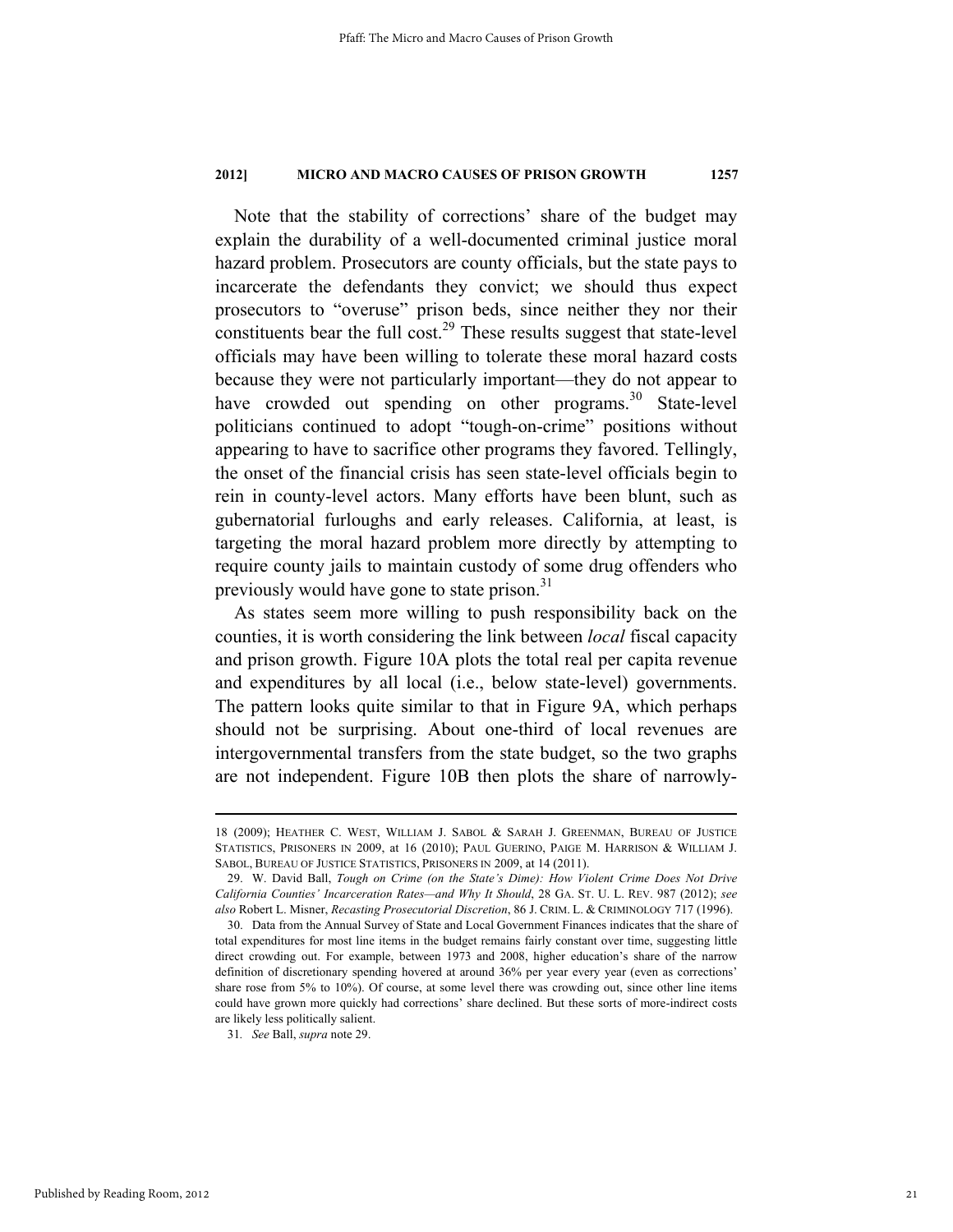defined local expenditures given over to corrections and to "judicial" expenditures, which include funding for prosecutors' offices (as well as for public defenders, the courts, and other judicial expenses). $32$ 

As with the states, local correctional spending has been relatively flat since the crime decline began—and judicial spending has even declined. Moreover, both correctional and judicial spending constitute relatively small shares of overall expenditures. It is unclear, however, whether that means local governments are willing to take on more spending in these areas: the trends in Figure 10B suggest that these governments have not been eager to approve such spending, and the reports of deep across-the-board cuts in local government spending point to a general lack of local fiscal capacity.

Though quite tentative due to limitations in the data, these results suggest that the current crisis could lead to real cuts in prison population size. That, however, begs the question: what will happen when the economy inevitably recovers? Will prison and jail populations again resume their upward trajectory, or will they stay flat? To shed some light on this question, we need to turn away from finances and towards politics. Prison populations do not necessarily rise even as state fiscal capacity expands: both expenditures and crime rose between 1960 and the mid-1970s without any increase in prison populations. "Something" changed in the 1970s, and so in the next section I look at several theories about what that "something" was, and I consider what light these theories can shed on possible future trends.

<u> 1989 - Johann Barn, mars eta bainar eta bat erroman erroman erroman erroman erroman erroman erroman erroman e</u>

32. The results here start in 1985 due to limitations in the data.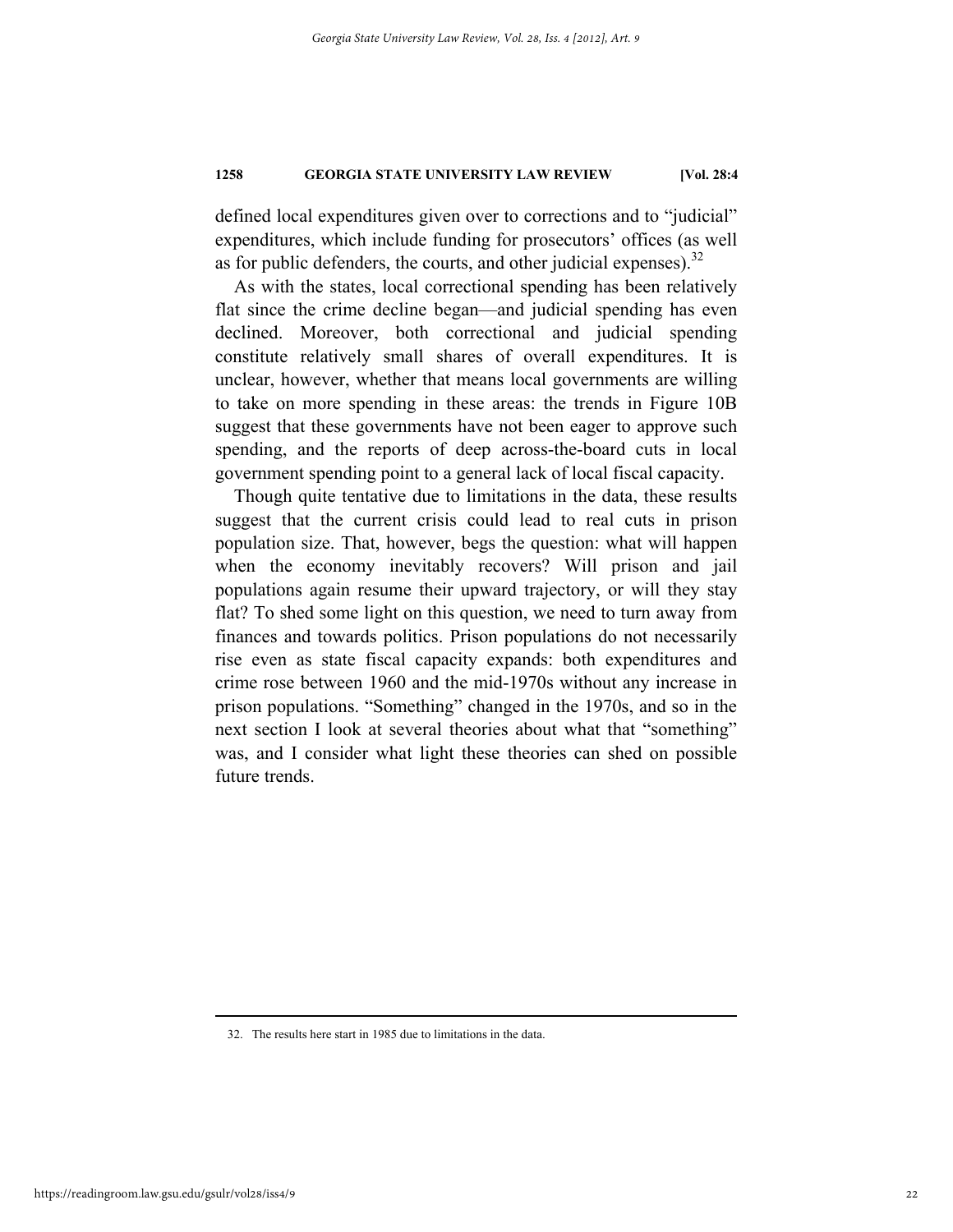

Data from the Annual Survey of State and Local Government Finances.



Fig. 10B: Corrections' and Judicial's Shares of the Budget

Data from the Annual Survey of State and Local Government Finances.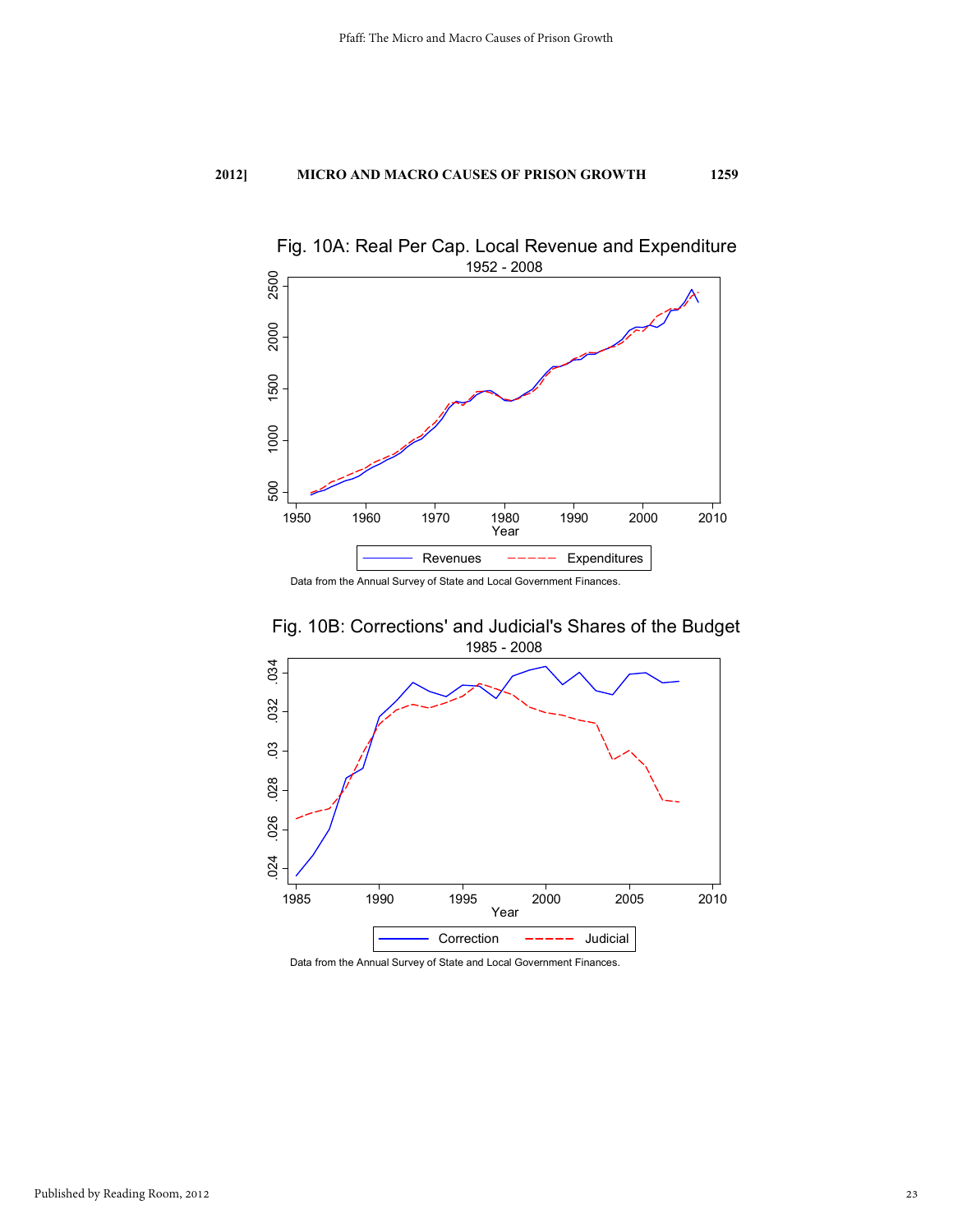## *2.2 Changing Political Conditions*

Many academics have tied the prison population boom to political changes that began in the 1960s and 1970s. I start this section by discussing several theories that look at general political shifts, and I conclude by briefly evaluating the more specific claim that increased punitiveness is a partial reaction against the civil rights movement.

## *2.2.1 General Political Shifts*

Perhaps the most ambitious general theory is that developed by David Garland in his book *The Culture of Control*. 33 Simplifying somewhat, Garland argues that a wave of cultural and economic shocks during the 1960s and 1970s—the oil crisis, the decline of industrialization, changing gender roles, the civil rights movement led citizens in the United States (and the United Kingdom) to fundamentally rethink the proper goal of government. Voters lost faith in the government's ability to *provide for* them via the welfare state, and instead asked the state to *protect* them *from* outside threats, crime in particular. This political reordering privileged retributivism and incapacitation over rehabilitation, and populist policies over more technocratic ones.

Another theory, advanced by Theodore Caplow and Jonathan Simon, suggests that politicians focused more on crime starting in the 1970s due to the rise of "identity politics."34 Issues such as abortion and civil rights are polarizing topics that provide little room for compromise, and thus little room for politicians to draw voters away from their opponents. But there was a strong national consensus about the need to be "tough on crime," so politicians used the issue to try to poach voters from the other party. There is some quantitative support for Caplow and Simon's theory. One paper, for example, has demonstrated that a state's prison admission rate appears to rise as

<sup>33</sup>*. See generally* DAVID GARLAND, THE CULTURE OF CONTROL (2002); *see also* Michael Tonry, *Rethinking Unthinkable Punishment Policies in America*, 46 UCLA L. REV. 1781 (1999); BERT USEEM & ANNE PIEHL, PRISON STATE (2008), provide examples of other authors making similar points.

 <sup>34.</sup> Theodore Caplow & Jonathan Simon, *Understanding Prison Policy and Population Trends*, *in*  PRISONS 63, 71 (Michael Tonry & Joan Petersilia eds., 1999).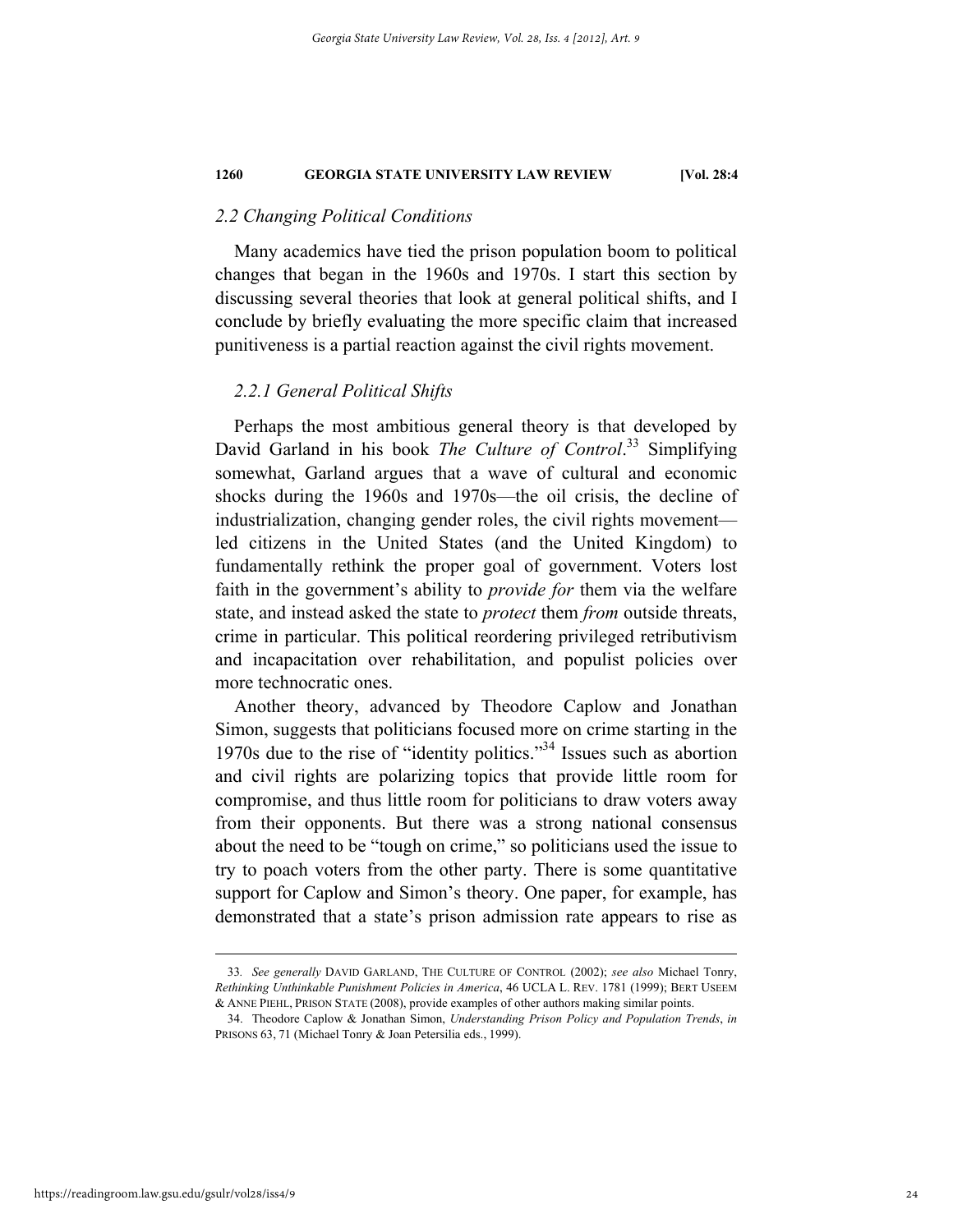the majority party's control of the legislature becomes more uncertain. $35$  This is consistent with politicians choosing to deploy "tough on crime" policies to attract voters in contested elections.

Katherine Beckett has put forth a more cynical argument, namely that politicians stoke people's fear of crime to scare them into voting for them—tough-on-crime rhetoric is less a response to the public's genuine fear of crime but rather an attempt to make the public fear crime in the first place.<sup>36</sup> Her evidence for this is survey data suggesting the public's fear of crime *lags* politicians' rhetoric about it instead of *leading* it.<sup>37</sup>

A common theme ties these theories together. Whether due to the public's loss of faith in the government, to polarizing political issues taking on increased importance, or to efforts to literally "scare up" votes, these theories argue that by the 1970s politicians had begun to devote increasing attention to criminal justice issues. There is no doubt that each of these theories has some merit.<sup>38</sup> But it is worth asking whether these theories remain compelling today.

A key limitation to all these theories is that they pay too little attention to the spike in crime that started in the early 1960s. Although concurrent with broad social changes, the dramatic rise in crime between 1960 and 1991, shown in Figure 4 above, surely influenced people's views about the proper role of government. In fact, Figure 4 may understate why crime became so politically salient. Figure 11 plots what I will call the "effective" incarceration rate: not the number of prisoners per 100,000 people, but the number of prisoners per  $1,000$  violent and per  $1,000$  property crimes.<sup>39</sup>

<sup>&</sup>lt;u> Andrewski program i području u predsjednje u program i području u predsjednje u program i području u program</u> 35. Thomas D. Stucky, Karen Heimer & Joseph B. Lang, *Partisan Politics, Electoral Competition and Imprisonment: An Analysis of States Over Time*, 43 CRIMINOLOGY 211 (2005).

 <sup>36.</sup> KATHERINE BECKETT, MAKING CRIME PAY 23 (1997).

 <sup>37.</sup> USEEM & PIEHL, *supra* note 33 point to some limitations in the survey evidence on which Beckett relies.

 <sup>38.</sup> For more in-depth summaries and critiques of the political theories, please see Pfaff, *supra* note 14, and USEEM & PIEHL, *supra* note 33.

<sup>39</sup>*. See* USEEM & PIEHL, *supra* note 33, at 22 fig.2.2.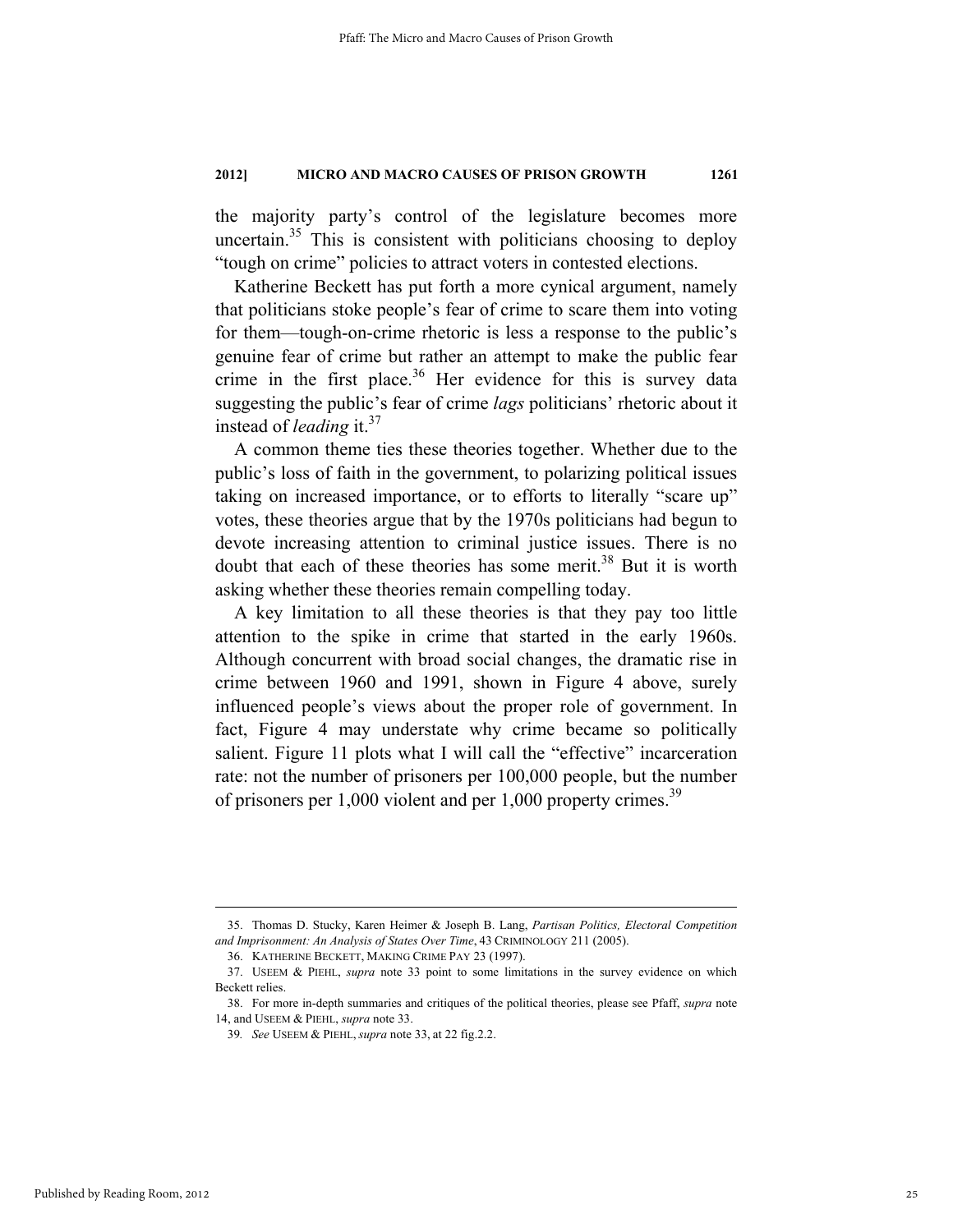

Figure 11 demonstrates that the effective incarceration rate actually *declined* at the start of the crime boom and then remained flat into the early 1980s. Such an apparent "failure" of the criminal justice system likely amplified whatever concerns the crime wave was producing on its own. It thus seems unlikely that the punitive "turn" occurred independently of the crime boom, which then suggests that the "politics of crime" of the high-crime 1970s may be qualitatively different than those of the low-crime  $2010s$ .<sup>40</sup>

And, at least at the national level, there is some anecdotal evidence consistent with this claim. Crime policy has not played an important role in the past several Presidential or Congressional elections. And it is worth noting that during the 2011-12 Republican Presidential primary race, no candidate opposing Newt Gingrich's bid for the party's nomination raised the fact that he helped establish Right on

<sup>&</sup>lt;u> Andrewski program i području u predsjednje u program i području u predsjednje u program i području u program</u> 40. Spelman, *supra* note 25, at 31 makes a similar point about the central importance of the crime boom.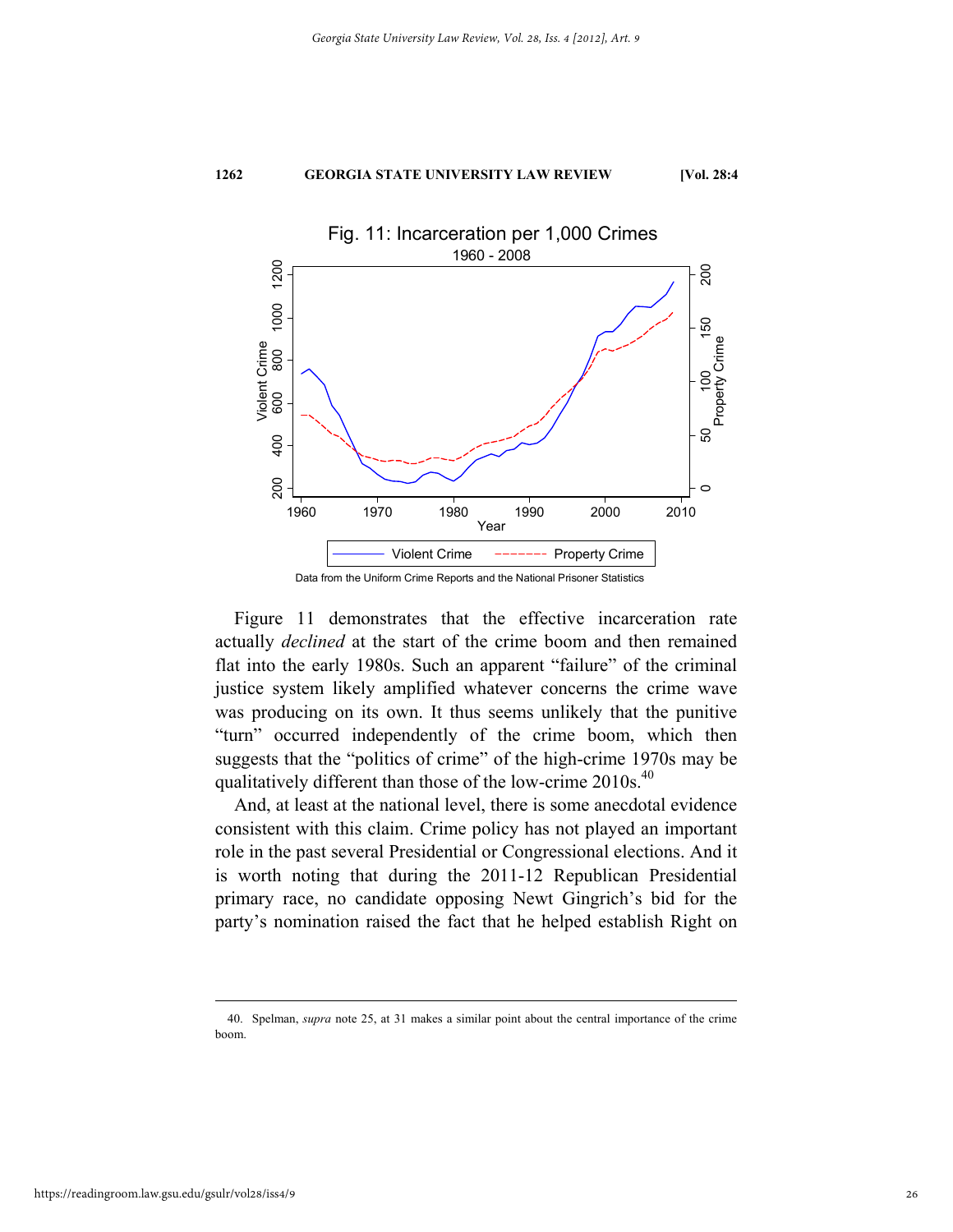Crime, a conservative group committed to reducing prison populations.<sup>41</sup>

Unfortunately, our understanding of local-level politics is much weaker. To start, the interest groups that are powerful at the state level are not necessarily the same as those that are powerful at the federal level; $^{42}$  there are surely state/local differences as well, but these are even harder to uncover. Moreover, state and local politicians often face different electoral pressures. State legislative elections, for example, are often much less contested than those for Congress,<sup>43</sup> and local elections may be less contested still. Given the evidence about the link between punitiveness and electoral vulnerability, differences in contestation may be important. Countylevel actors could be subject to similar political pressures or cultures as state- and national-level actors, and it certainly would be surprising if there were no correlation at all. But to the extent county officials are driving prison growth, we need a richer understanding of the particular political environments in which they operate.

That said, these theories may still provide some insight into how local politicians may behave in the years ahead, and what policies may be more or less viable. For example, many reforms put forth these days are more technocratic in nature: actuarial risk scales, diversion courts, various forms of technocorrections. If these programs are scaled up too quickly, or implemented poorly, they could engender significant pushback. A public whose views are still more "protect from" than "provide for" may not have a great tolerance for technocratic error—although that tolerance may be greater in periods, like today, of lower crime.

 <sup>41.</sup> The list of those who support Right on Crime's efforts reflects a wide array of prominent Republican and conservative politicians and activists. *See Statement of Principles*, RIGHT ON CRIME, http://www.rightoncrime.com/the-conservative-case-for-reform/statement-of-principles/ (last visited Mar. 2, 2012).

 <sup>42.</sup> See, for example, the list of state interest groups given in Clive S. Thomas & Ronald J. Hrebenar, *Interest Groups in the States*, *in* POLITICS IN THE AMERICAN STATES Table 100, 119 tbl.4.1 (Virginia Gray & Russell L. Hanson eds., 2004).

 <sup>43.</sup> Between 1988 and 1996, the fraction of Congressional elections that were uncontested fell from almost 20% to 5%, while the fraction of uncontested state legislative seats remained stable around 35%. *See* Peverill Squire, *Uncontested Seats in State Legislative Elections*, 25 LEGIS. STUDIES Q. 131, 133 (2000).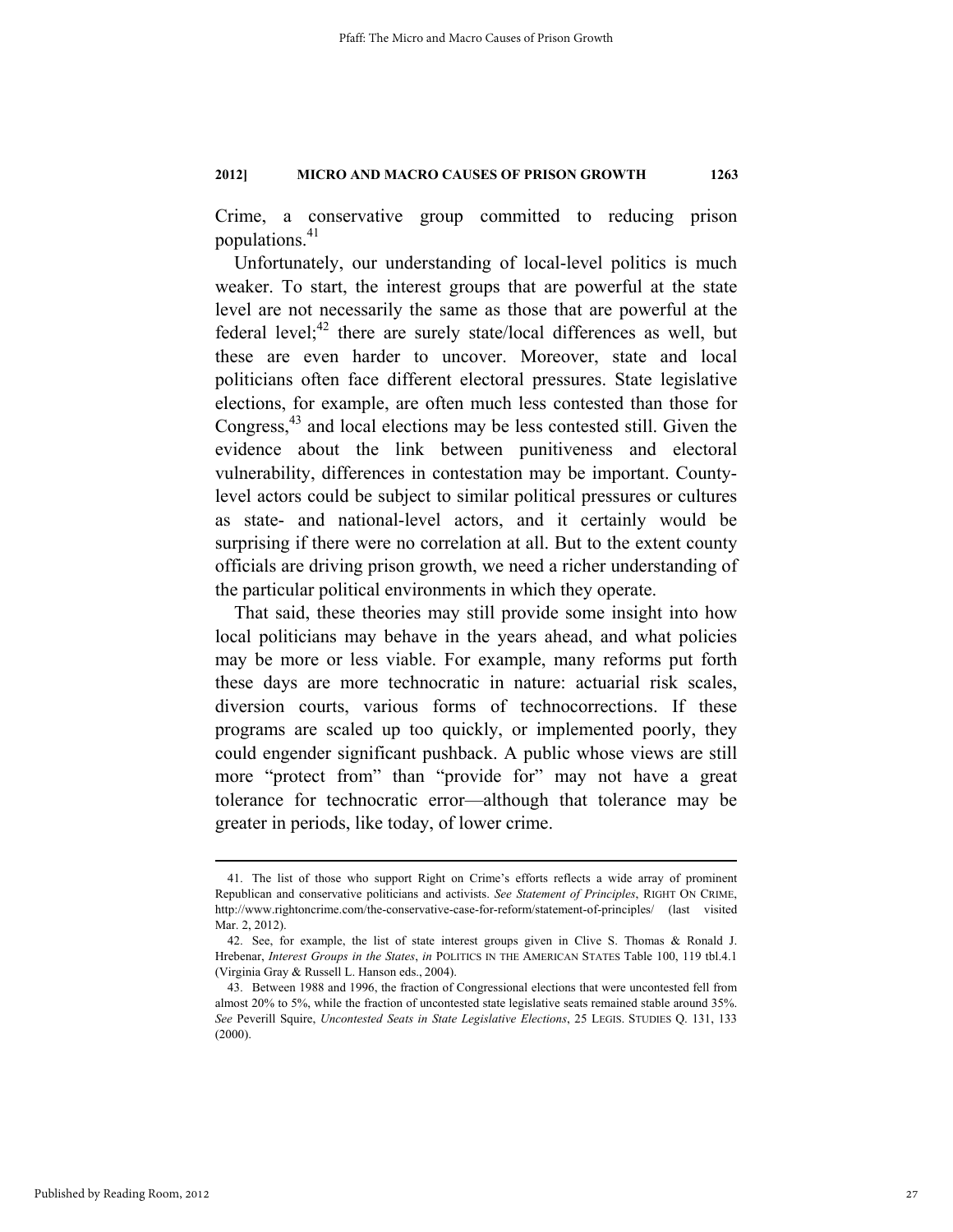More generally, the decline in crime suggests that crime is less salient these days, whether as a tool for reaching out to voters from the other party (as Caplow and Simon suggest) or as a means of playing on people's fears (as Beckett argues). Furthermore, the current political focus on economic issues likely reduces the salience of crime as well. This implies that politicians have room to experiment now that they did not have even a few years ago. Yet the work of Garland, Beckett, Caplow and Simon and others cautions against taking too many risks: if crime starts to rise again, its political salience may very well return.<sup>44</sup>

## *2.2.2 Punishment and Civil Rights*

A more specific branch of the political theory considers the extent to which some people have tried to use the criminal justice system to roll back gains that minorities made via the civil rights movement.<sup>45</sup> Some, like Michelle Alexander, argue that arrests, incarceration, and post-release collateral restrictions are used as a form of political repression. Others, like Michael Tonry, make a more indirect claim, that the collateral costs of incarceration are politically tolerable because they fall disproportionately on minorities. Politicians thus reap the benefits of appearing tough on crime without facing the full political costs of their actions.

It is clear that race and punishment interact in troubling ways. Blacks make up approximately 12% of the US population, but by the late 2000s they comprised 28.3% of all arrests, 38% of all those convicted of felonies, and 38% of all prisoners.<sup>46</sup> And even though

 <sup>44.</sup> Figure 11 highlights one particularly important component to this risk. While crime is lower than it has been in decades, both the violent and property crimes rates in 2010 are still twice as high as they were in 1960. Older Americans who lived during the periods of lower crime are particularly likely to remain sensitive to crime-control concerns.

<sup>45</sup>*. See* BECKETT, *supra* note 43; MICHELLE ALEXANDER, THE NEW JIM CROW (2010); MICHAEL TONRY, MALIGN NEGLECT (1995). A good overview of this literature is given in James Forman Jr., *Racial Critiques of Mass Incarceration Beyond the New Jim Crow*, 87 N.Y.U. L. REV. (forthcoming 2012), *available at* http://papers.ssrn.com/sol3/papers.cfm?abstract\_id=1966018.

 <sup>46.</sup> For the population data, see U.S. BUREAU OF THE CENSUS, STATISTICAL ABSTRACT OF THE UNITED STATES 2012, at tbl.695 (2012); for the data on arrests, convictions, and prison populations, see SOURCEBOOK OF CRIMINAL JUSTICE STATISTICS tbls.4.10, 5.45, & 6.33 (Kathleen Maguire ed., 2012). All data are from 2008 except for convictions, which are from 2006.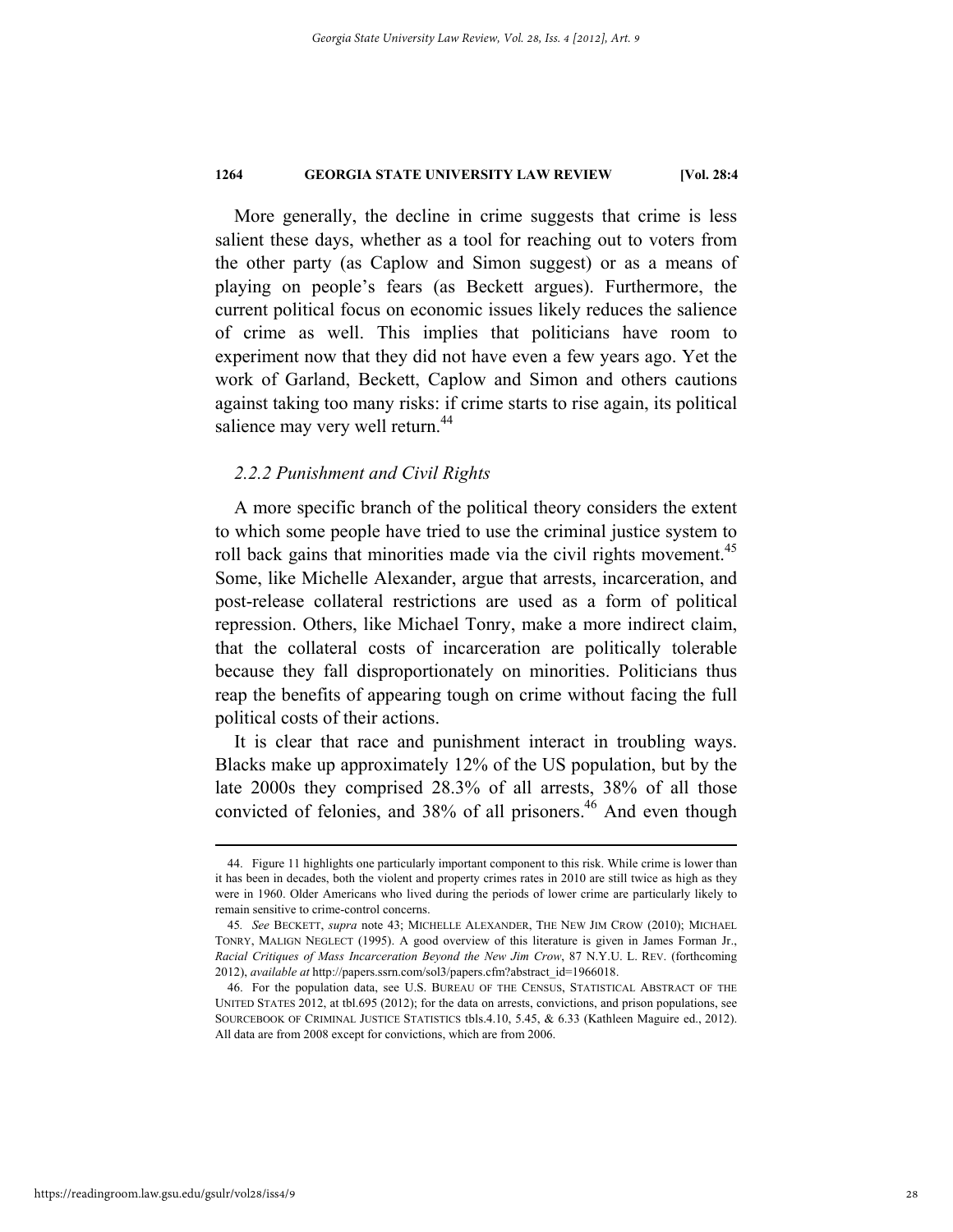blacks are overrepresented among poorer Americans, these disparities—at least for convictions and incarceration—cannot be explained by class effects alone, since only 23.5% of American families earning under \$20,000 self-identified as black.<sup>47</sup> Moreover, it is undeniable that a sizeable number of whites resent the advances that blacks have made in recent decades, and Beckett and others provide evidence of tough-on-crime rhetoric being used to signal resistance to the Civil Rights movement.<sup>48</sup>

Yet the connection between this resistance and prison growth is difficult to untangle. In this section I want to touch on just two of the leading concerns.49 First, some of the disparity in punishment reflects disparities in offending—although some of the racial differences in offending could themselves be the product of earlier (racial) differences in punishment. Second, drug offenses, which are the offenses over which police and prosecutors have the most discretion and which thus have been the focus of much of the writing on this topic, simply have not contributed that significantly to prison growth, at least not directly.

Start with offense differentials. Some of the racial disparities in arrests, convictions, and incarcerations reflect underlying racial differences in offending. Blacks engage in higher levels of violent and property crimes, so a race-blind system would still arrest and convict blacks at a rate greater than their share of the population. For a particularly striking example, Figure 12 plots the murder rates for white and black males aged 18 to 24; since most murders are intraracial, racial differences in victimization correlate to racial differences in offending.<sup>50</sup> Throughout the sample period, the

 <sup>47.</sup> U.S. BUREAU OF THE CENSUS, *supra* note 46, at tbl.695.

 <sup>48.</sup> BECKETT, *supra* note 36, at 31–32. Randall Kennedy has similarly written that a tough-on-crime position is often a "thinly veiled code" for expressing opposition to social change in general and civil rights advances in particular. RANDALL KENNEDY, RACE, CRIME, AND THE LAW 4 (1997). And James Unnever and Francis Cullen use data from the 2000 National Election Study to demonstrate that racial animus appears to play an important role in shaping punitive attitudes towards crime. James D. Unnever & Francis T. Cullen, *The Social Sources of Americans' Punitiveness: A Test of Three Competing Models*, 48 CRIMINOLOGY 99, 119 (2010).

 <sup>49.</sup> Forman, *supra* note 45, provides a good summary of these and other criticism of the "New Jim Crow" hypothesis.

 <sup>50.</sup> Approximately 93% of all black murders were intraracial crimes. *See* ALEXIA COOPER & ERICA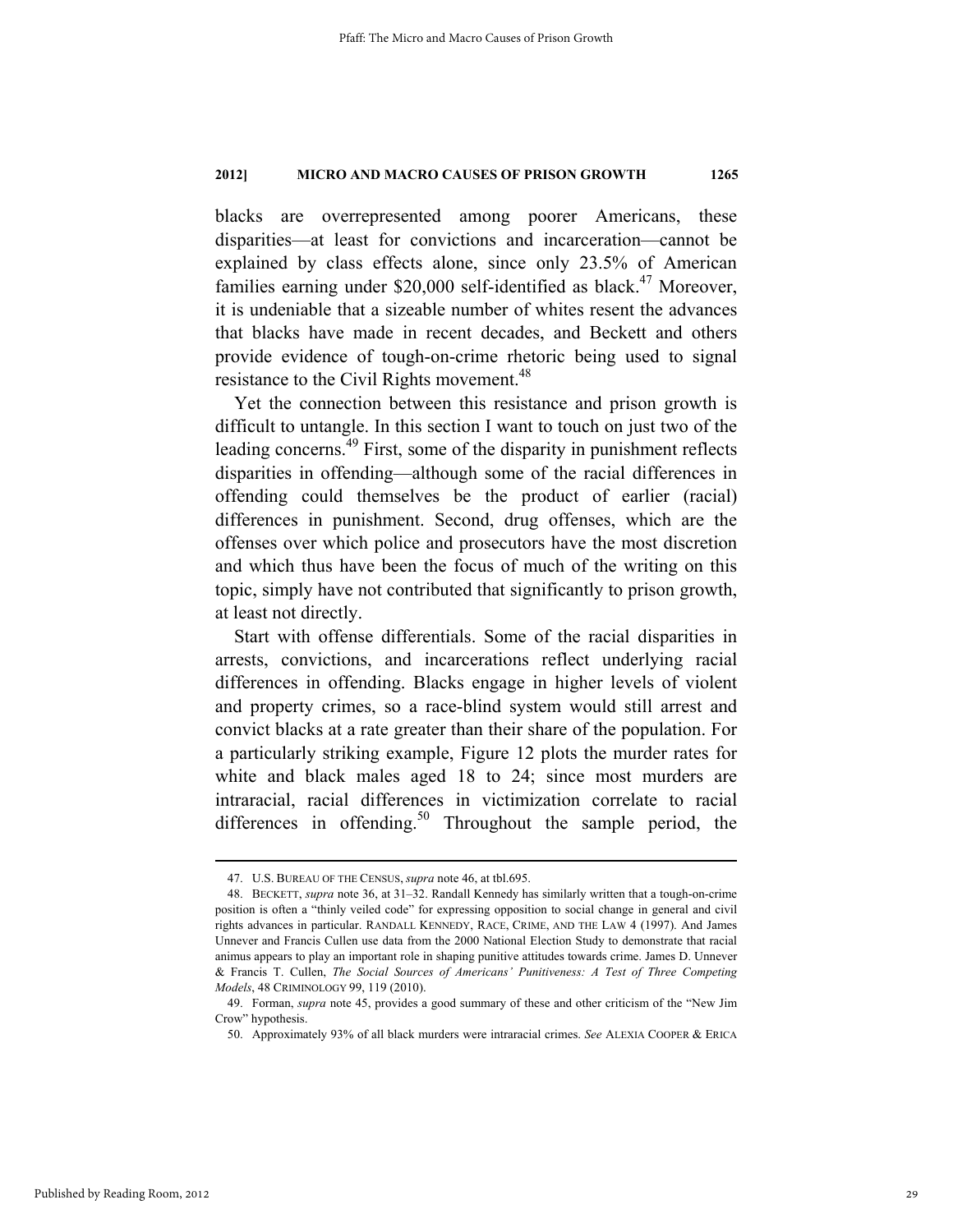homicide rate for young black men was nearly ten times that for young white men. More generally, between 1980 and 2008, blacks made up 47% of all murder victims and 52% of all murderers.<sup>51</sup>

Similar patterns hold across other offenses. According to the 2008 National Crime Victimization Survey, blacks were disproportionately likely to be the victims of violent and property crime. For violent crimes, their victimization rate was 25.9 per 1,000 households, compared to 18.1 per 1,000 for whites; for property crimes, a rate of 158, compared to 130.2 for whites.<sup>52</sup> And blacks are similarly overrepresented among violent offenders: victims report that 22.8% of their attackers were black—which is actually not that far off from the overall arrest rate of  $28.3\%$ .<sup>53</sup> Thus at least some of the racial disparity in the criminal justice system is due to differences in offending, and thus also victimization, rates.<sup>54</sup>

L. SMITH, HOMICIDE TRENDS IN THE UNITED STATES, 1980–2008, at 13 (2011).

<sup>51</sup>*. Id.* at 12.

 <sup>52.</sup> US DEP'T OF JUSTICE, CRIMINAL VICTIMIZATION IN THE UNITED STATES, 2008 STATISTICAL TABLES, tbls.5 & 16 (2010).

<sup>53</sup>*. Id.* at tbl.40. Henry Ruth and Kevin Reitz suggest that the punishment disparities for significant violent crimes—homicide, rape, robbery, serious assault—are roughly in keeping with disparities in offending; the imprisonment disparities for lesser offenses do not track offending differences nearly as closely. *See* HENRY RUTH & KEVIN REITZ, THE CHALLENGE OF CRIME 35 (2003). That a majority of all prisoners (52.4% overall and 54.1% of black prisoners) are in prison for violent crimes suggests that differentials in serious offending do play an important role in explaining differences in incarceration rates. For the incarceration data, see SOURCEBOOK OF CRIMINAL JUSTICE STATISTICS, *supra* note 46, at tbl.6.0001.

 <sup>54.</sup> None of this discussion should be read as downplaying an important feedback loop between punishment and offending. Conviction and incarceration often bring with them significant collateral consequences: restrictions on housing, welfare benefits, employment options, and so on. And these limitations could themselves contribute to future offending—and thus to the racial disparity in offending. The criminal justice system is thus responding to offending differentials that it has helped to create, or at least magnify.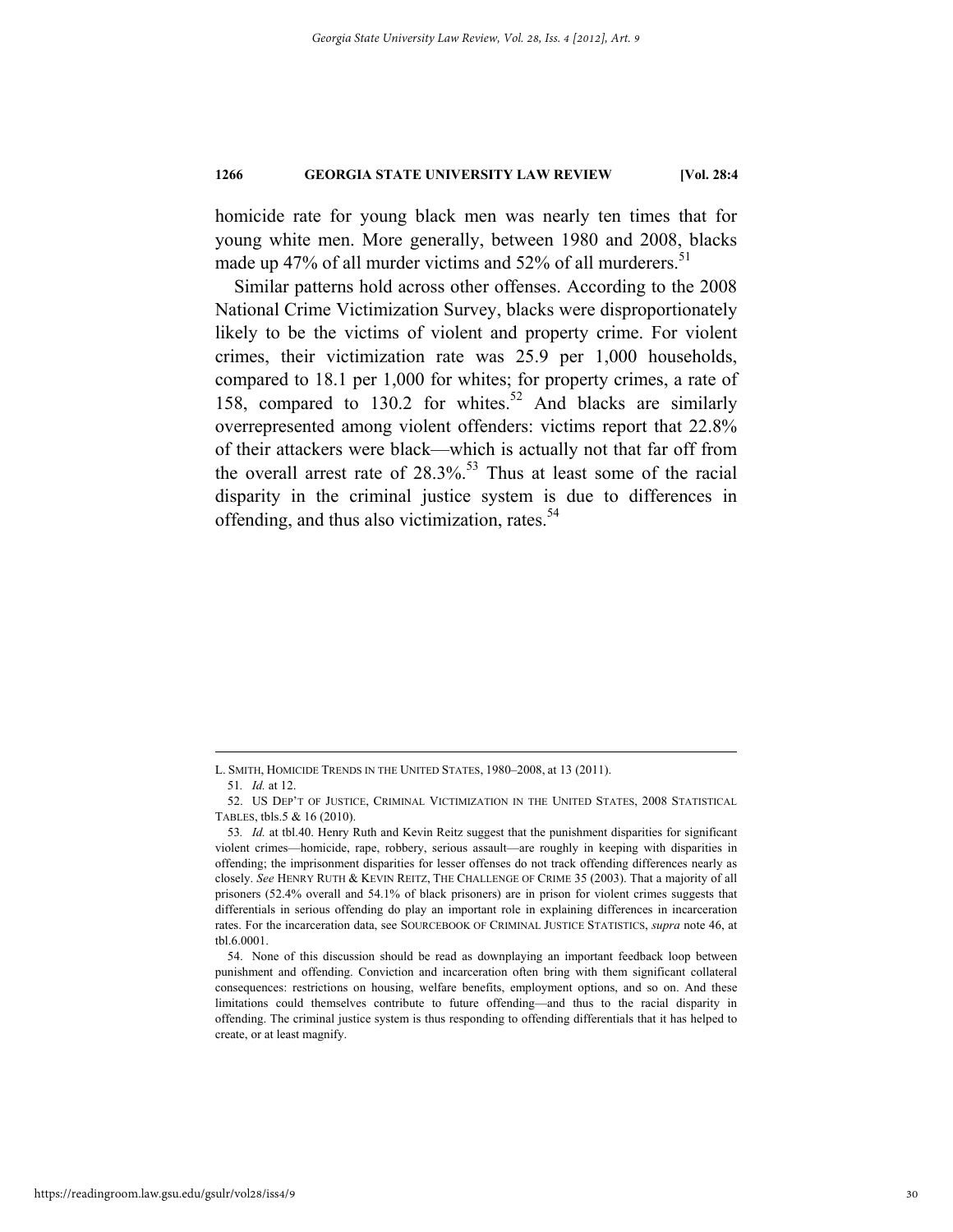

Data from the National Crime Victimization Survey

Unlike violent and property offenses, however, drug offenses provide much more room for discretionary responses, which is why many advocates of the anti-Civil Rights hypothesis focus on them. Their motivation is clear. Data indicate that blacks and whites *use* drugs at roughly similar rates, yet in 2006 blacks comprised 35% of all drug arrests, 44% of all drug convictions, and 45% of all prisoners serving time for drug convictions; note, though, that dealing is more likely to result in incarceration than using, and racial breakdowns on dealing are harder to come by.<sup>55</sup> Moreover, the police have the ability to concentrate or distribute the racial impact of drug enforcement. Tracey Meares and Dan Kahan, for example, have argued that reverse stings, which would focus on buyers rather than sellers, would have less-concentrated racial effects while still being as effective as the current supply-side approaches.<sup>56</sup>

 <sup>55.</sup> ALEXANDER, *supra* note 45, at 97 n.10, provides a good list of sources concerning drug use. For the arrest, conviction, and incarceration data, see SOURCEBOOK OF CRIMINAL JUSTICE STATISTICS, *supra* note 46, at tbls.4.10, 5.45, & 6.0001, respectively. Although more recent data are available for arrests and incarceration, 2006 is the last year for which there is conviction data.

 <sup>56.</sup> Tracey L. Meares & Dan M. Kahan, *Law and (Norms of) Order in the Inner City*, 32 L. & SOC'Y REV. 805, 816–19 (1998).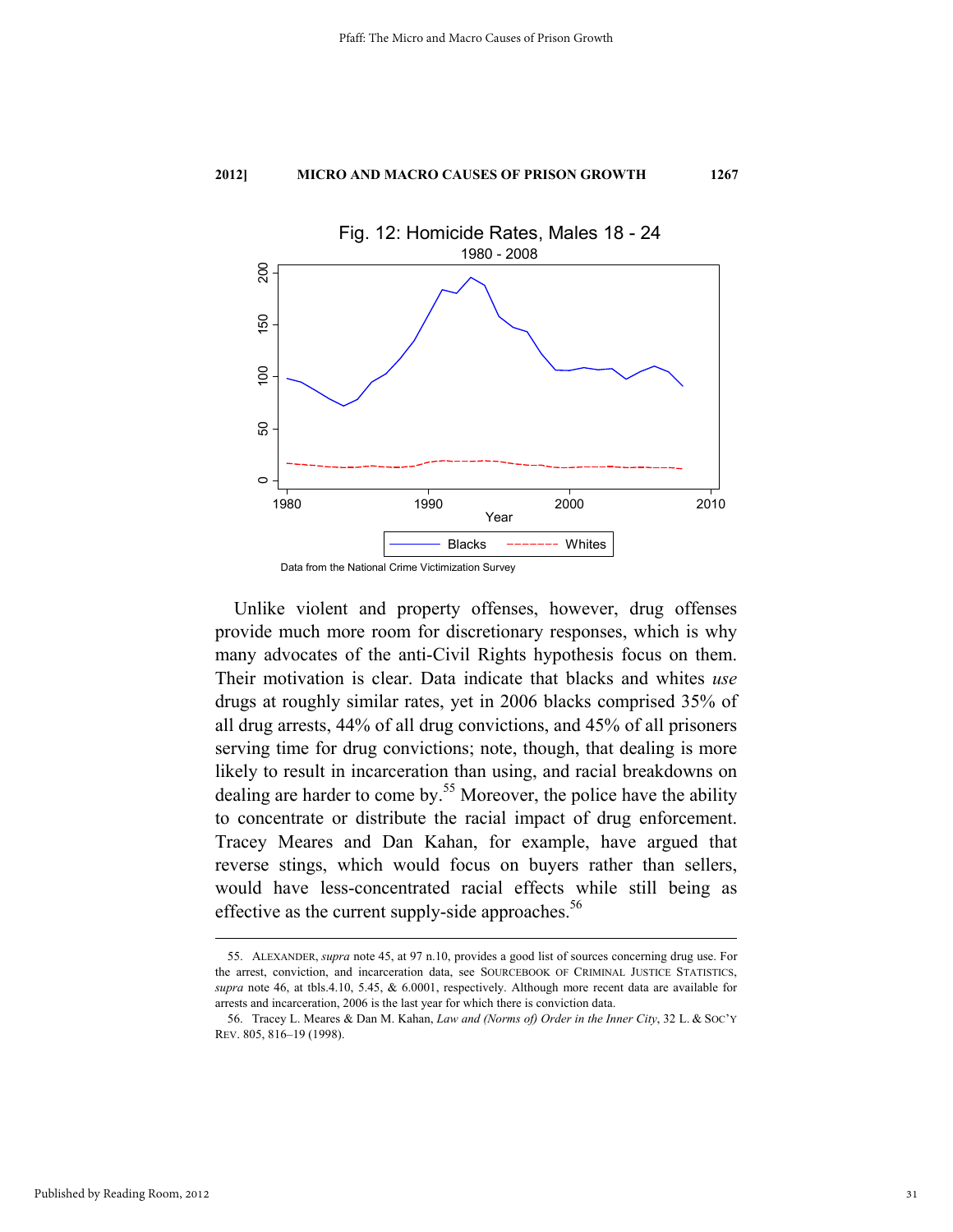And it could very well be that the heavy reliance on supply-side enforcement is either motivated by, or tolerated because of, some degree of racial animus.<sup>57</sup> Yet even if true, this does not imply that the war on drugs has played a direct, major role in prison growth. Figure 13 plots the share of state prisoners whose primary convictions are drug violations. The run-up between 1980 and 1990 is dramatic, but after peaking at around 22% in 1990, the share has declined to about 18% today.<sup>58</sup> Even if we released every offender currently serving time for a drug conviction, the US prison population would remain above 1 million, and the racial composition of its prisons would not shift much.<sup>59</sup> The police arrest a lot of people for drugs—over 1.3 million in 2008, or approximately 12% of the 10.6 million total arrests made—but only a fraction of those arrests result in incarceration.

 <sup>57.</sup> Reality is, of course, somewhat more complicated. As Forman, *supra* note 45, at 115 points out, black political groups often lobbied for tougher drug laws and more rigorous drug enforcement, since the communities that incurred the costs of the government's war on drugs were also the ones that suffered the most from the various harms drugs and drug markets cause.

 <sup>58.</sup> The federal system is a notorious outlier: in 2011, 50.7% of its prisoners were serving time for drug charges. *See* SOURCEBOOK OF CRIMINAL JUSTICE STATISTICS, *supra* note 46, at tbl.6.0023.2011. This reflects the limited scope of federal criminal jurisdiction. Since the federal system holds only about 13% of all prisoners, its disproportionate focus on drug offenses does not significantly alter the national picture.

 <sup>59.</sup> Using 2008 data, the population would fall from 1.4 million to 1.1 million, and the percent of prisoners who are black would decline from 38% to 36%.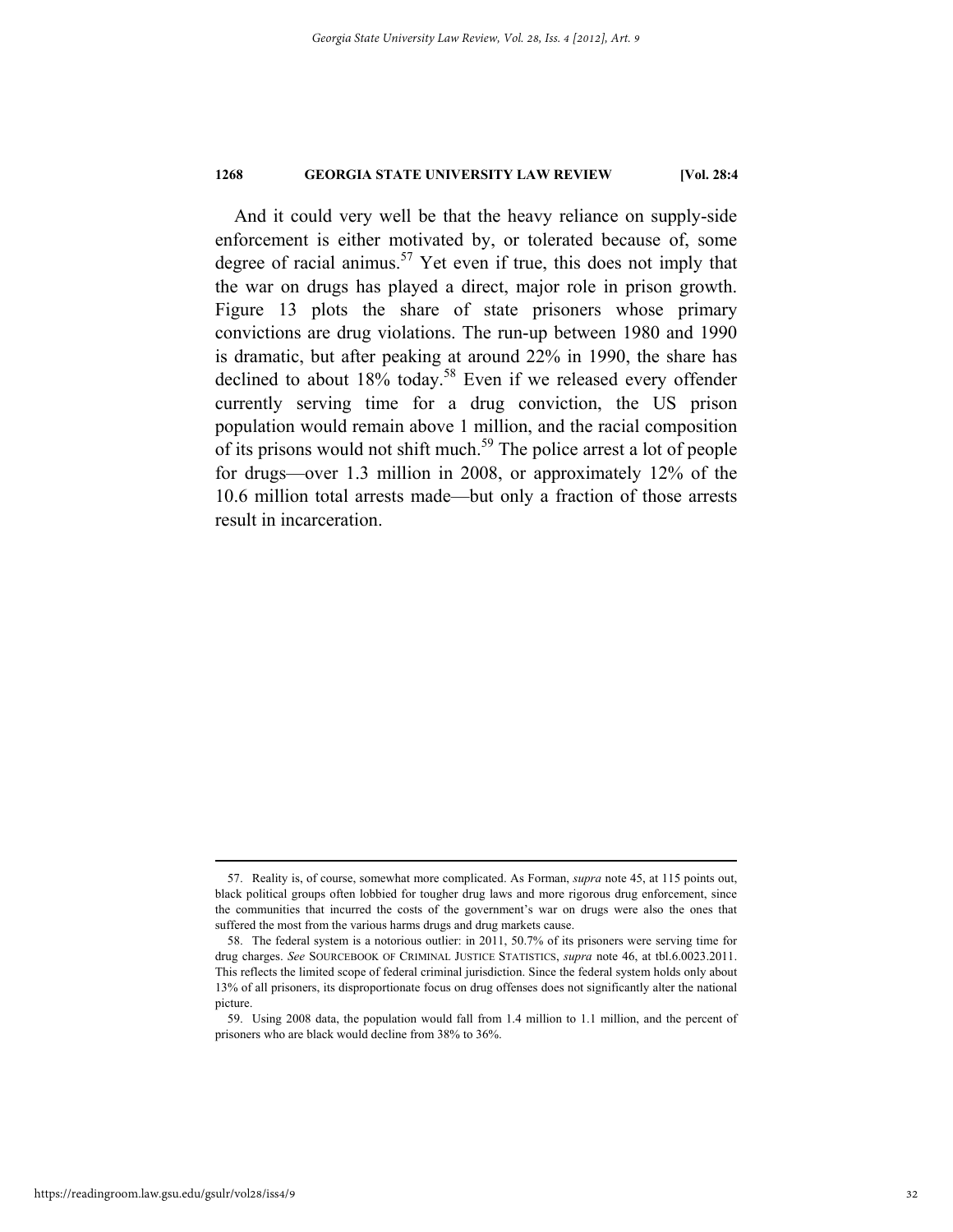

There is, however, an indirect way that the war on drugs could still matter, perhaps importantly. It is hard to estimate how many offenders in prison for violent or property crimes would have received at most probation had it not been for their prior records and many of their priors could be for drug arrests that on their own did not result in incarceration. These inmates do not count as "drug offenders" in prison data, but they are in prison (or are in prison for longer) because of their prior drug arrests. In this way, the war on drugs could play an important role in driving prison growth, and perhaps in a way that exacerbates underlying racial differences. But it is hard if not impossible to detect this effect with currently-available data.

Finally, it is important to again return our focus to local actors. Consider, for example, the following two facts: New York State adopted its draconian Rockefeller Drug Laws in 1973, but as of the early 1980s only 5% of its inmates were serving time for drug offenses, a percent that would rise to over  $30\%$  by  $1991$ .<sup>60</sup> Just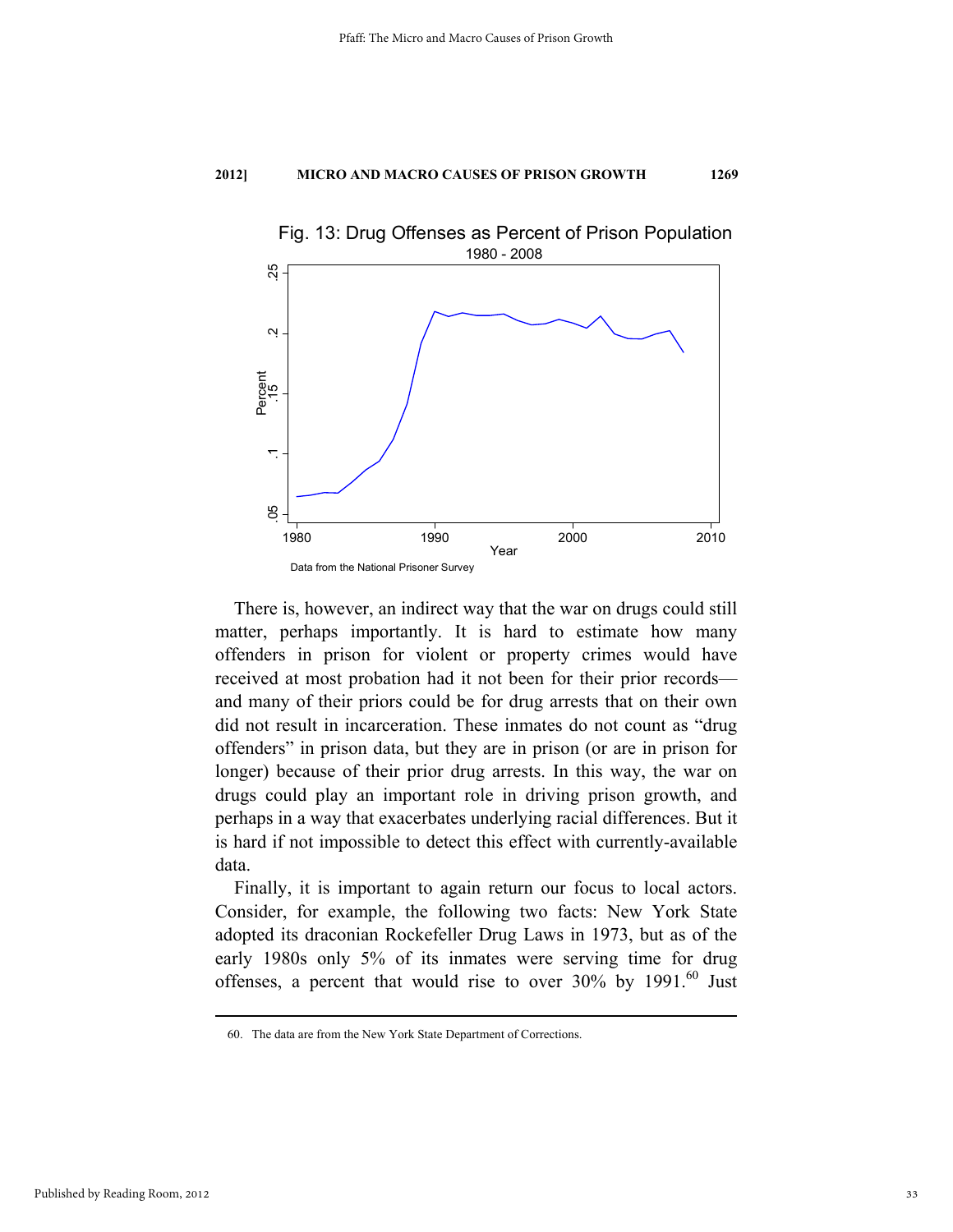because state-level politicians had passed a punitive law did not mean that local officials immediately used it. And given that counties are more racially homogenous than states, the racial perceptions of county-level actors—and thus their motivations—may differ systematically from those at the state level.

Regardless, when it comes to prison growth there is an even easier claim: whatever the racial motivations of county officials, increases in drug incarcerations explain only a fraction of prison growth, so any reduction in drug commitments will have only a moderate effect on prison population size. Changes in arrests and convictions, however, may matter more.

## **CONCLUSION**

Those who wish to rein in prison growth in the United Stated need to answer two questions: who is responsible for the growth, and why are they acting the way they are? I argue here that we have a good idea of the answer to the first question but only a weak understanding of that for the second. With regards to "who," the answer appears to be prosecutors, at least since the crime drop began in the early 1990s. Crime has been falling, arrests per crime have been relatively flat (with a slight rise in the 2000s due to drug arrests), admissions per felony filing have not budged, and time served has been relatively stable. But felony filings per arrest have soared during the 1990s and 2000s.

The "why" question is much harder. If nothing else, almost all research on the causes of increased incarceration have focused on federal- or state-level actors. But prosecutors are county officials, and they may be subject to different pressures; if nothing else, state-level analyses cannot capture the moral hazard problem of county-level officials using state-level resources. It does appear, however, that expanding state fiscal capacity has played some role in the growth during the 1990s and 2000s. And while political shifts likely contributed to the growth as well, it appears that the "politics of crime" are changing again in response to sustained low crime rates,